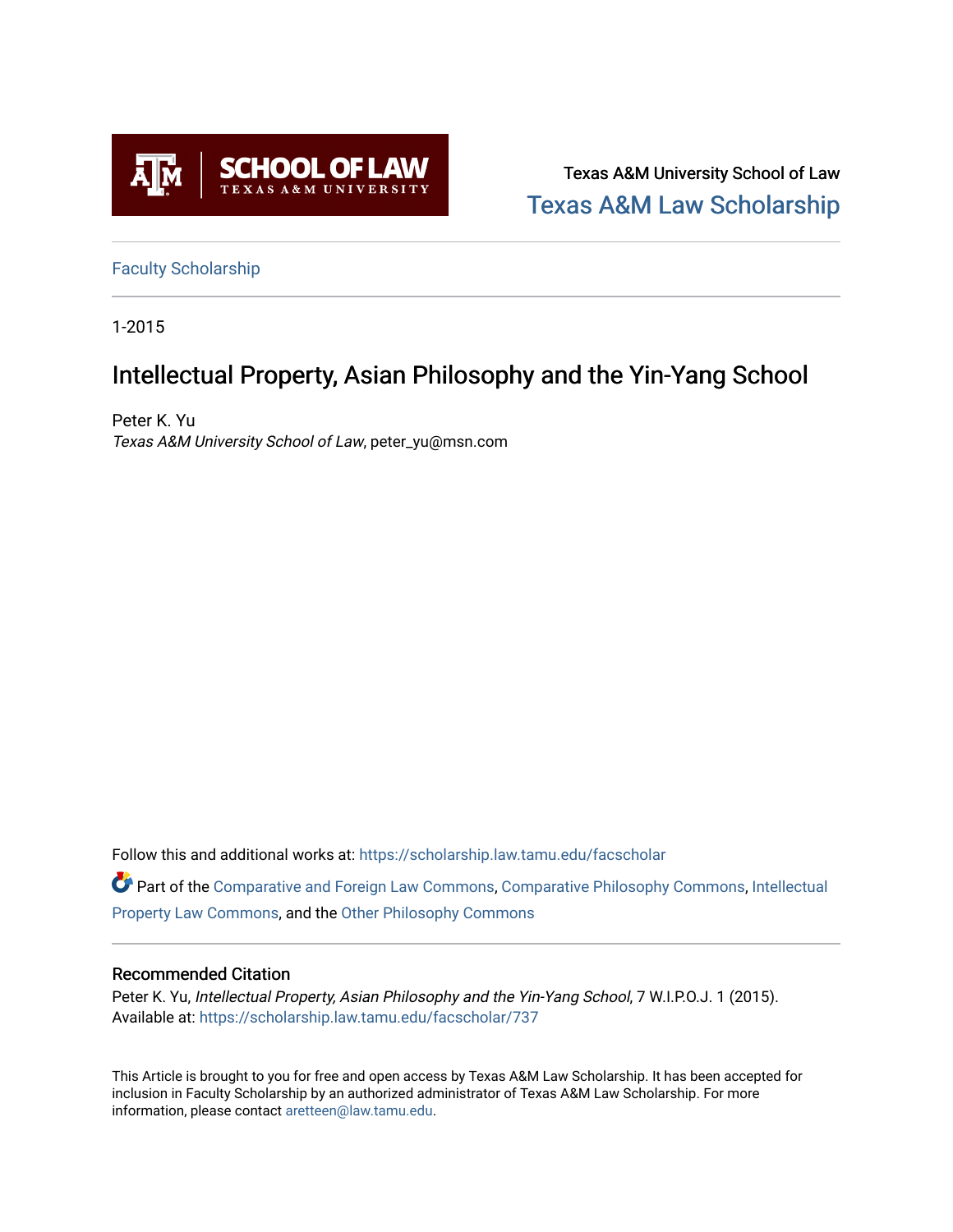# **Intellectual Property, Asian Philosophy and the Yin-Yang School**

### **Peter K. Yu \***

*Professor of Law and Co-Director, Center for Law and Intellectual Property, Texas A&M University School of Law*

 $\sigma$  Asia; Intellectual property; Jurisprudence

#### **Introduction**

Since its inception, *The WIPO Journal* has devoted the first issue of every volume to intellectual property topics within a specific discipline. Thus far, the journal has covered law and policy, economics, politics, culture, history and geography. This issue will focus on intellectual property philosophy. Although this area has been quite extensively covered in scholarly literature, especially in regard to the nature and justification of intellectual property rights, intellectual property philosophy has not yet been featured in any special issue of this journal.

Asfar asthe scholarship in this area is concerned, one can easily recall the pioneering articles by Wendy Gordon, Edwin Hettinger, Justin Hughes and Jeremy Waldron<sup>1</sup>; the widely cited book on intellectual property philosophy by Peter Drahos<sup>2</sup>; and many latest writings that go beyond the traditional discussions of John Locke, Georg Wilhelm Friedrich Hegel, Immanuel Kant and Karl Marx.<sup>3</sup> In *Justifying Intellectual Property*, Robert Merges also draws on insights from John Rawls, Robert Nozick and Jeremy Waldron to explore the foundation of the intellectual property system and to locate what he described as "midlevel principles" of intellectual property law. 4

Thus far, virtually all of the writings on intellectual property philosophy have focused on Western literature. This Western-centric focus is unsurprising considering that most scholars who have explored these topics either come from or have studied in the West, including Europe, North America, Australia and New Zealand. The intellectual property system, while not necessarily a Western construct, is also generally considered to have originated in the West. Although it remains debatable whether indigenous notions of intellectual property rights existed in the East—as some Chinese scholars have claimed<sup>5</sup>—commentators have repeatedly traced the global patent system to the Venetian Republic in the 15th century and the copyright system to the English Statute of Anne as well as some early French statutes.

As an introduction to a special issue on intellectual property philosophy, this article focuses on insights from Asian thought. Such a focus is needed not only to provide balance within this special issue, which

<sup>\*</sup> Copyright © 2015 Peter K. Yu.

<sup>1</sup> Wendy J. Gordon, "A Property Right in Self-Expression: Equality and Individualism in the Natural Law of Intellectual Property" (1993) 102 Yale L.J. 1533; Edwin C. Hettinger, "Justifying Intellectual Property" (1989) 18 Phil. & Pub. Aff. 31; Justin Hughes, "The Philosophy of Intellectual Property" (1988) 77 Geo. L.J. 287; Jeremy Waldron, "From Authors to Copiers: Individual Rights and Social Values in Intellectual Property" (1992) 68 Chi.-Kent. L. Rev. 841.

<sup>2</sup> Peter Drahos, *A Philosophy of Intellectual Property* (Aldershot: Dartmouth, 1996).

<sup>3</sup> E.g. Axel Gosseries, Alain Marciano and Alain Strowel (eds), *Intellectual Property and Theories of Justice* (Basingstoke: Palgrave Macmillan, 2008); Annabelle Lever (ed.), *New Frontiers in the Philosophy of Intellectual Property* (Cambridge: Cambridge University Press, 2012); Symposium, "The Philosophical Foundations of Intellectual Property" (2012) 49 San Diego L. Rev. 955–1282.

<sup>4</sup> Robert P. Merges, *Justifying Intellectual Property* (Cambridge, MA: Harvard University Press, 2011), pp.102–136.

<sup>5</sup> E.g. Zhou Lin and Li Mingshan (eds), *Historical Documents of China's Copyright Law* (Beijing: Zhongguo Fangzheng Publishing, 1999) (in Chinese); Ken Shao, "The Global Debates on Intellectual Property: What If China Is Not a Born Pirate?" [2010] Intell. Prop. Q. 341.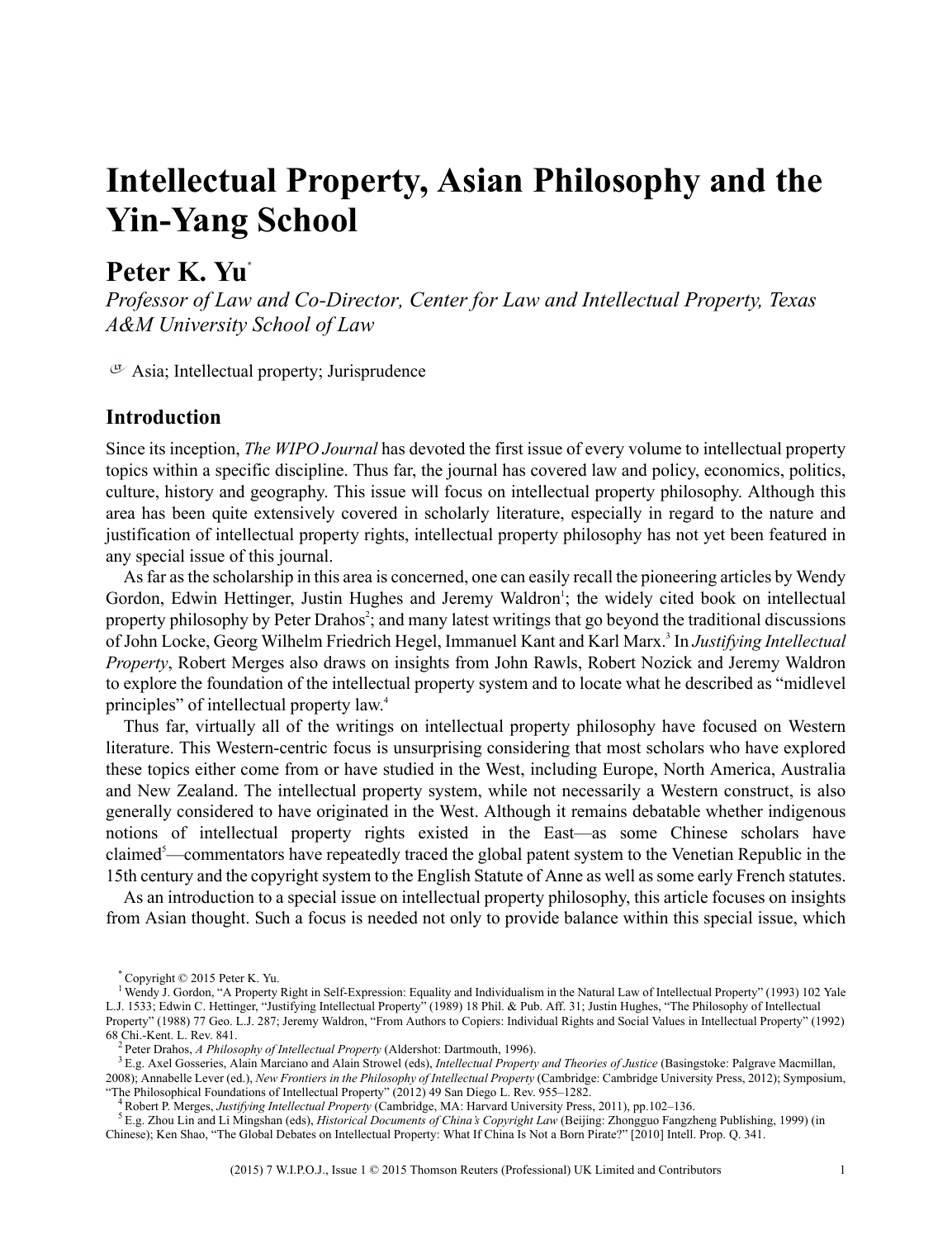includes articles focusing primarily on Western philosophy, but also to highlight the compatibility between Asian philosophy and the notion of intellectual property rights. More importantly, this article aims to demonstrate that Asian philosophy may suggest new ways to address the ongoing and highly complex intellectual property challenges confronting emerging economies and the digital environment.

Greater engagement with Asian philosophy in the intellectual property arena is highly important from various standpoints—theoretical, policy and strategic. Such an engagement is also timely and urgent considering the continued massive piracy and counterfeiting problems in Asia, the growing attention to the technological rise of Asian countries, the rejuvenated interest in Confucianism in China and elsewhere, the recently concluded negotiations on the Trans-Pacific Partnership Agreement as well as the ongoing negotiation of the Regional Comprehensive Economic Partnership under the ASEAN+6 framework.

This article begins by providing a brief discussion of the many different schools of Asian philosophy, including those in China and India. Although Confucianism has garnered considerable attention in intellectual property literature, the nexus between Asian philosophy and the notion of intellectual property rights remains largely understudied. Thus, instead of revisiting the debate on intellectual property and Confucianism, this article aims to introduce to the Western audience Yin-Yang, one of the six dominant ancient schools of Chinese philosophy. It argues that this school's focus on contexts, relationships and adaptiveness and its high tolerance for contradictions have made it particularly well-equipped to address the ongoing intellectual property challenges concerning both emerging economies and the digital environment.

#### **Asian philosophy**

In his book, Kishore Mahbubani asked a thought-provoking question, "Can Asians think?"<sup>6</sup> His question goes in two directions.First, can Asians think—and if so, "why have Asian societies lost a thousand years and slipped far behind the European societies that they were far ahead of at the turn of the last millennium"?<sup>7</sup> Secondly, if Asians can think, can they "think for themselves"? This question is important not just in the policy arena (the focus of his book), but also in regard to innovation and development—and, of course for us, the development of intellectual property law and policy. To Dean Mahbubani, it is important that "Asian societies can enter the modern universe as Asian societies rather than Western replicas".<sup>8</sup>

The short answer to his highly provocative question is, "Of course, Asians can think." Indeed, a growing volume of scholarship has explored the nexus between Asian philosophy and the notion of intellectual property rights. In an earlier special issue of this journal on intellectual property and culture, for instance, I contributed an article on the Confucian challenges to intellectual property reforms in China and other parts of Asia.<sup>9</sup> In that article, I specifically examined the compatibility between Confucianism and the notion of intellectual property rights, the gradual but dramatic evolution of this school of philosophy in the last two millennia, and the problem of using Confucianism as a proxy for either Chinese or Asian philosophy.

In a later book chapter, which expanded on that article, I further noted that Confucianism could provide useful explanations for the improved protection and enforcement of intellectual property rights in China and other parts of Asia.<sup>10</sup> As stated in the preface to a book on Confucian humanism:

"Confucian ethics, asreflected in government leadership, competitive education, meritocratic elitism, social interaction, a disciplined work force, principles of equality and self-reliance, and self-cultivation,

<sup>6</sup> Kishore Mahbubani, *Can Asians Think?*, 4th edn (Singapore: Marshall Cavendish, 2009).

<sup>7</sup> Mahbubani, *Can Asians Think?* (2009), p.11.

<sup>8</sup> Mahbubani, *Can Asians Think?* (2009), p.38.

<sup>&</sup>lt;sup>9</sup> Peter K. Yu, "The Confucian Challenge to Intellectual Property Reforms" (2012) 4 WIPO J. 1.

<sup>10</sup>Peter K. Yu, "Intellectual Property and Confucianism" in Irene Calboli and Srividhya Ragavan (eds), *Diversity in Intellectual Property: Identities, Interests, and Intersections* (Cambridge: Cambridge University Press, 2015).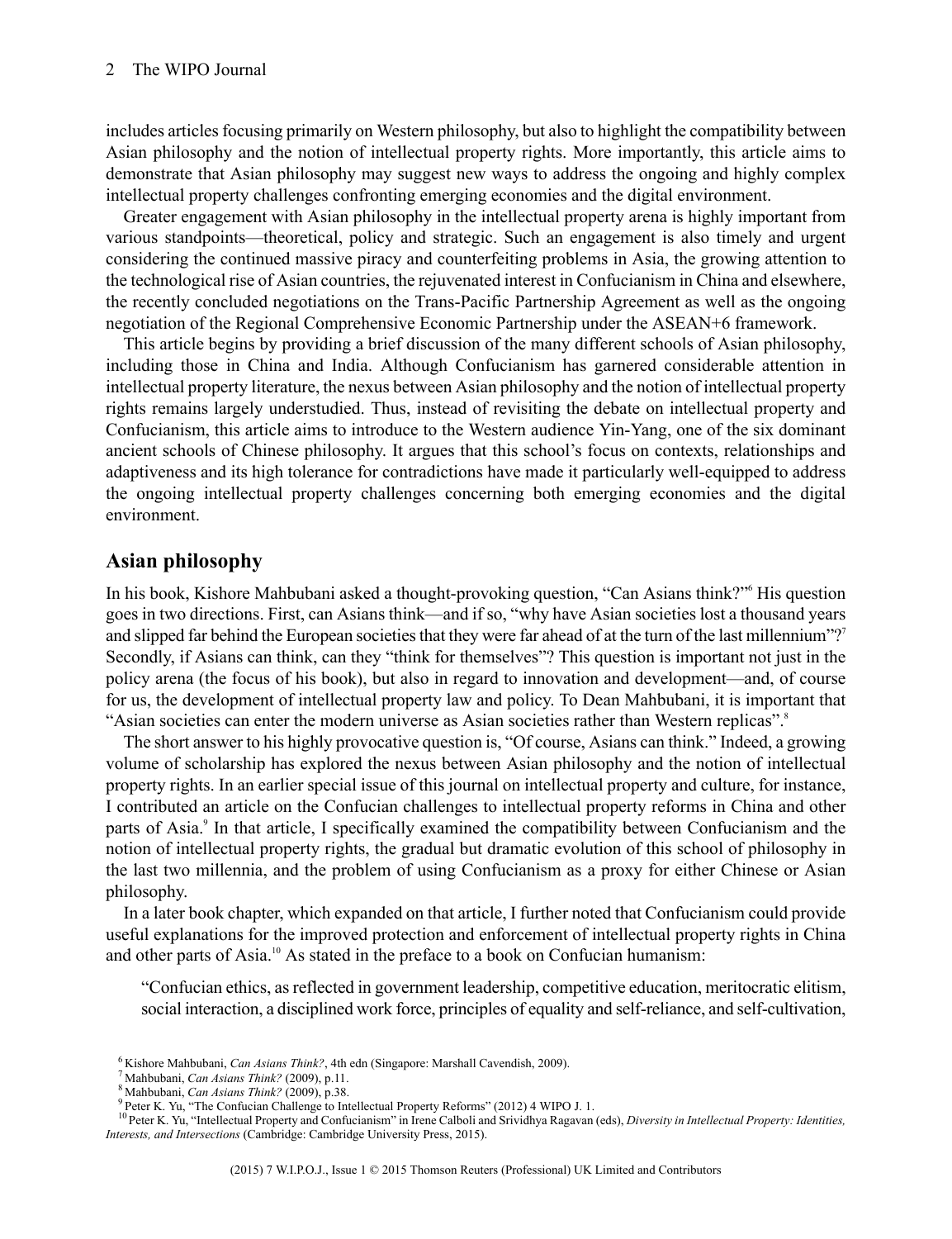provides a necessary background and a powerful motivating force for the rise of industrial East Asia $"$ <sup>111</sup>

Thus, if one takes seriously the claim that Confucianism has had both historical and continuous influence on intellectual property developmentsin Asian countries—or, worse, condemns Confucianism for blocking or slowing down intellectual property reforms—one has to be prepared to rebut the argument that Confucianism should be credited for the more promising recent developments in Asian countries.

That book chapter did not stop there, however. It went further to suggest that Confucianism may provide important insight into solving some of the most treacherous problems in today's international intellectual property regime:

"For example, would a Confucian system of intellectual property rights—which emphasizes harmony, balance, and social responsibility—strike a better balance between proprietary interests and public access needs? Would the Confucian approach to resolving disputes hold the key to the litigation explosion in the intellectual property field and the continuing problems concerning so-called copyright, patent, and trademark trolls? Would the Confucian focus on virtue, benevolence, and familial values be conducive to reducing disagreements between developed and developing countriesin the intellectual property arena? Finally, would Confucianism provide important insight into the growing popularity of open source, free culture, and access to knowledge movements?"<sup>12</sup>

Although Confucianism remains one of most dominant schools of philosophy in China—due partly to its widespread use for self-cultivation and partly to the heavy influence of the imperial civil service examinations—Chinese thought includes many different schools of philosophy. In the last chapter of the *Historical Records* (*Shiji*), for instance, Sima Qian, the grand historian in the Han Dynasty (206 BC–220 AD), recalled the six dominant schools of Chinese philosophies: (1) Yin-Yang; (2) Confucianism (or, more properly, *Rujia*); (3) Mohism (*Mojia*); (4) School of Names, Dialecticians or Logicians (*Mingjia*); (5) Legalism (*Fajia*); and (6) Daoism, which derived from the teachings of Laozi and Zhuangzi.<sup>13</sup>

When one looks beyond China, one will also see the heavy influence of non-Chinese philosophy. It is no coincidence that George Coedès wrote a book on the "Indianization" of Southeast Asian states.<sup>14</sup> David Kang also reminded us that "the states of Southeast Asia experienced twin cultural influences, from India and from China".<sup>15</sup> Indeed, recent scholarship, while still scant, has provided useful discussions of the nexus between Indian philosophy and the notion of intellectual property rights.

For example, in a recent book chapter, Prabha Sridevan, a retired judge of the Madras High Court, showed us how ancient Vedic texts in Sanskit could shed light on Indian thinking on knowledge, creativity and sharing.<sup>16</sup> In her book on moral rights, Mira Sundara Rajan drew attention to the Sanskrit term "rasa", which "describes the ecstatic essence of the creative moment ... and ... is made possible by the shared experience of artist and audience".<sup>17</sup> In addition, Shyamkrishna Balganesh extracted important contemporary lessonsfrom Mahatma Gandhi'sthinking on copyright law—in particular, how the pragmatism and nuance that he developed as a colonial lawyer tempered his "philosophical opposition to market-oriented utilitarianism".<sup>18</sup> Finally, writing for a symposium on "Intellectual Property and Religious Thought",

<sup>11</sup> "Preface" in Tu Weiming, Milan Hejtmanek and Alan Wachman (eds), *The Confucian World Observed: A Contemporary Discussion of Confucian Humanism in East Asia* (Honolulu: East-West Center, 1992), p.vii.

<sup>12</sup> Yu, "Intellectual Property and Confucianism" in Calboli and Ragavan (eds), *Diversity in Intellectual Property* (2015), p.270.

<sup>&</sup>lt;sup>13</sup> Fung Yu-Lan, A Short History of Chinese Philosophy: A Systematic Account of Chinese Thought from Its Origins to the Present Day, translated by Derk Bodde (New York: Free Press, 1948), pp.30–31.<br><sup>14</sup> George Coedès, *The Indianized States of Southeast Asia*, edited by Walter F. Vella and translated by Sue Brown Cowing (Honolulu: University

of Hawaii Press, 1996).

<sup>15</sup> David C. Kang, *East Asia before the West: Five Centuries of Trade and Tribute* (New York: Columbia University Press, 2010), p.52.

<sup>16</sup> Prabha Sridevan, "Intellectual Property in the Ancient Indian Texts" in Calboli and Ragavan (eds), *Diversity in Intellectual Property* (2015). <sup>17</sup> Mira T. Sundara Rajan, *Moral Rights: Principles, Practice and New Technology* (Oxford: Oxford University Press, 2011), p.22.

<sup>18</sup> Shyamkrishna Balganesh, "Gandhi and Copyright Pragmatism" (2013) 101 Calif. L. Rev. 1705.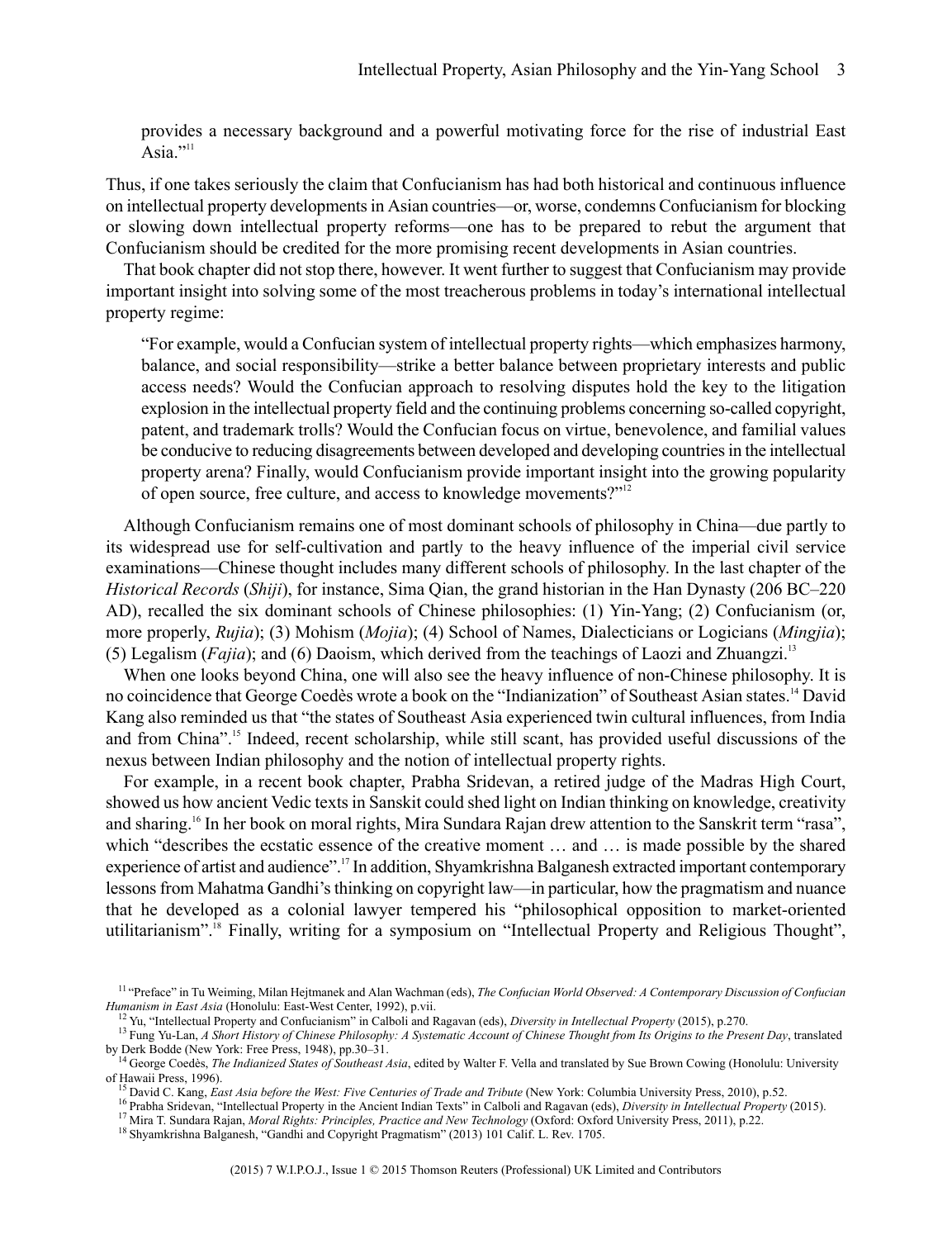Shubha Ghosh utilised the debates on duty in ethical and religiousthought in the Hindu text*The Bhagavad Gita* to advance his proposal for a duty-based justification for intellectual property rights.<sup>19</sup>

In sum, Asians can think, and many different—and at times rival—schools of philosophy originated in Asia. In the past two decades, commentators have paid growing attention to the relationship between Confucianism and intellectual property rights, due in large part to the massive piracy and counterfeiting problems in China and the sadly seductive nature of using cultural barriers to account for these problems. Nevertheless, the discussion of Asian philosophy in the intellectual property context remains limited. If history is any guide, Asians will continue to think and think for themselves. The more difficult question, however, is what insights Asian philosophy can provide into our study of intellectual property rights and our effort to formulate legal and policy reforms.

#### **Yin and Yang**

In this article, I do not seek to revisit the debate on intellectual property and Confucianism. Instead, I want to introduce a different school of Chinese philosophy that Sima Qian listed among the six dominant schools in the *Historical Records*: Yin-Yang.

As far as I am aware, no scholar in either the East or the West has ever explored the nexus between intellectual property rights and the Yin-Yang school of philosophy in an English-language publication. So, the exploration here is necessarily preliminary and incomprehensive. For a topic of first impression, the short length of this article also presents some challenge. Nevertheless, it is my hope that the discussion here will provoke you to think more deeply about the alternative ways to address the ongoing intellectual property challenges confronting both emerging economies and the digital environment. If this article can disrupt the existing discourse on intellectual property developments in Asia or get judges, policy makers and commentators to rethink their values, assumptions, worldviews and philosophical predispositions, the article will have done its job.

Yin-Yang is one of the most longstanding and influential schools of Chinese philosophy. As Chan Wing-Tsit described:

"The Yin Yang doctrine is very simple but its influence has been extensive. No aspect of Chinese civilization—whether metaphysics, medicine, government, or art—has escaped itsimprint. In simple terms, the doctrine teachesthat all things and events are products of two elements, forces, or principles: Yin, which is negative, passive, weak and destructive, and yang, which is positive, active, strong, and constructive."20

While "femininity, passivity, cold, darkness, wetness, softness" are yin, "masculinity, activity, heat, brightness, dryness, hardness" are yang.<sup>21</sup>

Zou Yan (305–240 BC) "is often mentioned as the representative thinker of this school, but his work is lost and all that we have about him is a brief account of his life and thought in the [*Historical Records*]".<sup>22</sup> The paired concepts of yin and yang, however, appeared in literature before Zou's time, such as Zuozhuan, *Laozi*, *Zhuangzi* and *Xunzi*. <sup>23</sup> Book 17 of *Xunzi*, for instance, declared: "Those charged with recording the Yin and Yang observe their interaction and can bring about order" (*suo zhi yu yinyangzhe / yi qi jian he zhi keyi zhuzhe yi*).<sup>24</sup> Notwithstanding these allusions, the discussion of the yin-yang concept, curiously, cannot be "found in early Confucian texts such as the *Analects*, *Mengzi*, *The Great Learning* [*Daxue*], or

<sup>&</sup>lt;sup>19</sup> Shubha Ghosh, "Duty, Consequences, & Intellectual Property" (2013) 10 U. St. Thomas L.J. 801.

<sup>20</sup> Chan Wing-Tsit, *A Sourcebook in Chinese Philosophy* (Princeton: Princeton University Press, 1963), p.244.

<sup>21</sup> Fung, *A Short History of Chinese Philosophy* (1948), p.138.

<sup>22</sup> Chan, *A Sourcebook in Chinese Philosophy* (1963), p.244.

<sup>23</sup> Chan, *A Sourcebook in Chinese Philosophy* (1963), p.244.

<sup>24</sup> Robin R. Wang, *Yinyang: The Way of Heaven and Earth in Chinese Thought and Culture* (Cambridge: Cambridge University Press, 2012), p.1.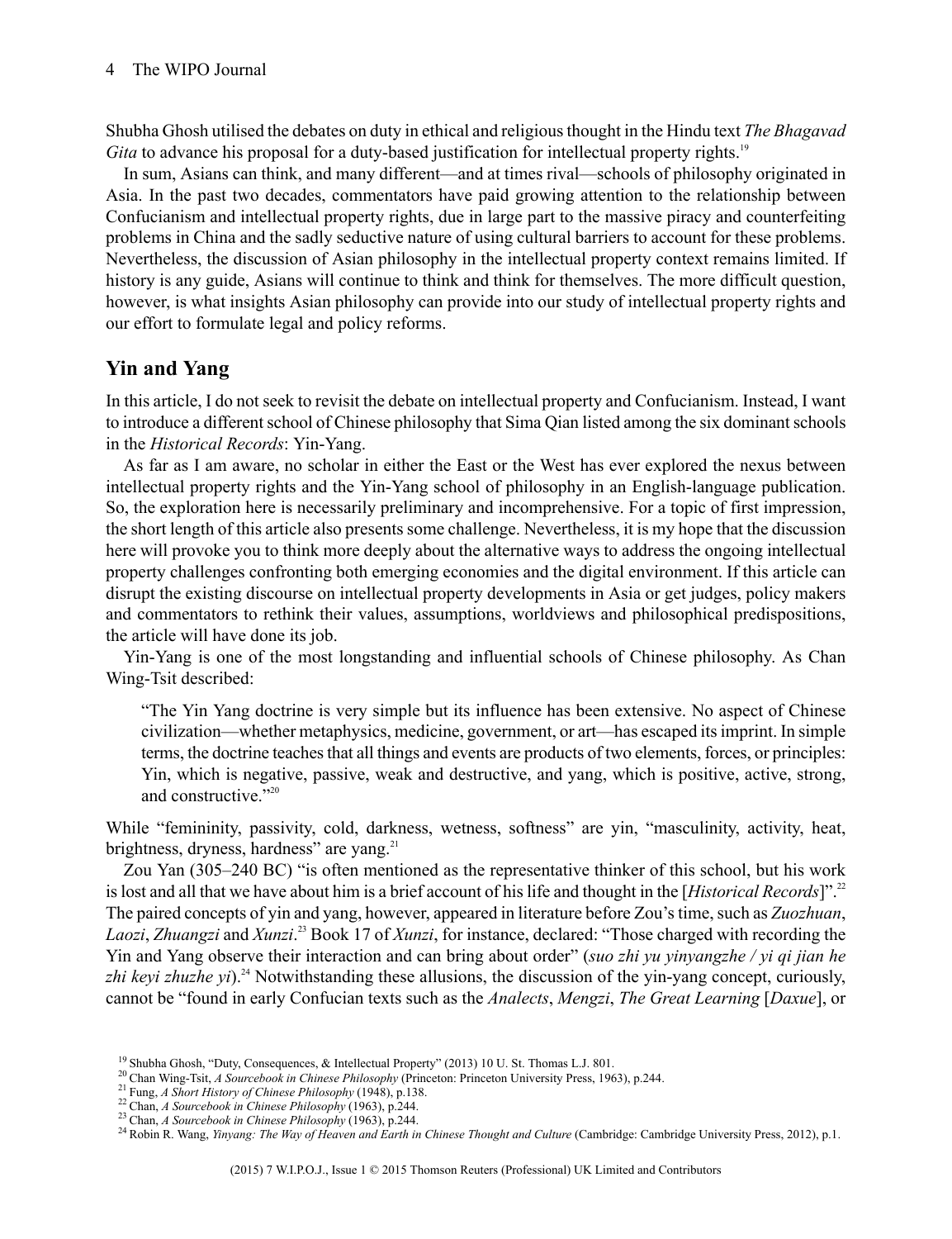*Zhongyong* [*The Doctrine of the Mean*], and there is only one mention [of the concept] in … *Daodejing* [*The Book of the Way*]".<sup>25</sup>

Thus far, the Yin-Yang school of philosophy has been largely under-researched, as "its thought and practices have been ignored in academic studies as a result of the limited sources and its difficulty and obscurity".<sup>26</sup> Nevertheless, the basic insight about the yin-yang pairing, or juxtaposition, of "complementary opposites"<sup>27</sup> is well-known in both the East and the West. Indeed, "[b]ecause yin and yang are the most commonly known concepts from Chinese philosophy, they have practically become English words themselves".<sup>28</sup>

The correlative thinking espoused in the Yin-Yang school of philosophy has considerable appeal to both a general and specialised audience. In a carefully analysed and well-documented book, Robin Wang outlined the six different relationships within the yin-yang cosmology. <sup>29</sup> The first relationship is *maodun* (contradiction and opposition). As Professor Wang explained:

"Although yinyang thought may prompt us to think of harmony, interconnection, and wholeness, the basis of any yinyang distinction is difference, opposition, and contradiction. Any two sides are connected and related, but they are also opposed in some way, like light and dark, male and female, forceful and yielding. It is the tension and difference between the two sides that allows for the dynamic energy that comes through their interactions. It is also this difference that enables yinyang as a strategy—to act successfully, we must sometimes be more yin and sometimes more yang, depending on the context<sup>"30</sup>

The second relationship is *xiangyi* (interdependence). A key understanding of this relationship is that "[o]ne side of the opposition cannot exist without the other"—for example, "[o]ne cannot have a concept of 'good' without there existing a concept of 'bad'".<sup>31</sup> Notwithstanding this key understanding, "the interdependence of opposites does not simply refer to the relativity of our concepts, but also to how things themselves exist, grow, and function".<sup>32</sup> Inherent in this interdependence is the need for rotation, or alteration, between yin and yang. Although the sun may embody yang, which "originally meant sunshine, or what pertains to sunshine and light",<sup>33</sup> it must set every day to give way to yin before rising again the next morning.

The third relationship is *huhan* (mutual inclusion). In Professor Wang's words:

"If yin depends on yang, then yang is always implicated in yin; in other words, yin cannot be adequately characterized without also taking account of yang. The same istrue of yang—it necessarily involves yin."<sup>34</sup>

Thus, "even something that is strongly yang can be considered yin in some relations".<sup>35</sup> Moreover, because of the constant rotation or alteration, "yang always holds some yin and yin holds some yang".<sup>36</sup> In his book, Professor Wang used the cycle of four seasons to illustrate this mutually inclusive relationship:

<sup>25</sup> Wang, *Yinyang* (2012), p.32.

<sup>26</sup> Wang, *Yinyang* (2012), p.33.

<sup>&</sup>lt;sup>27</sup>Cheng Chung-Ying, "Chinese Metaphysics as Non-Metaphysics: Confucian and Taoist Insights into the Nature of Reality" in Robert E. Allinson (ed.), *Understanding the Chinese Mind: The Philosophical Roots* (Oxford: Oxford University Press, 1991), p.177.

<sup>28</sup> Wang, *Yinyang* (2012), p.1.

<sup>29</sup> Wang, *Yinyang* (2012), pp.7–12.

<sup>30</sup> Wang, *Yinyang* (2012), p.8.

<sup>31</sup> Wang, *Yinyang* (2012), p.9. <sup>32</sup> Wang, *Yinyang* (2012), p.9.

<sup>33</sup> Fung, *A Short History of Chinese Philosophy* (1948), p.138.

<sup>34</sup> Wang, *Yinyang* (2012), p.9. <sup>35</sup> Wang, *Yinyang* (2012), p.9.

<sup>36</sup> Wang, *Yinyang* (2012), p.9.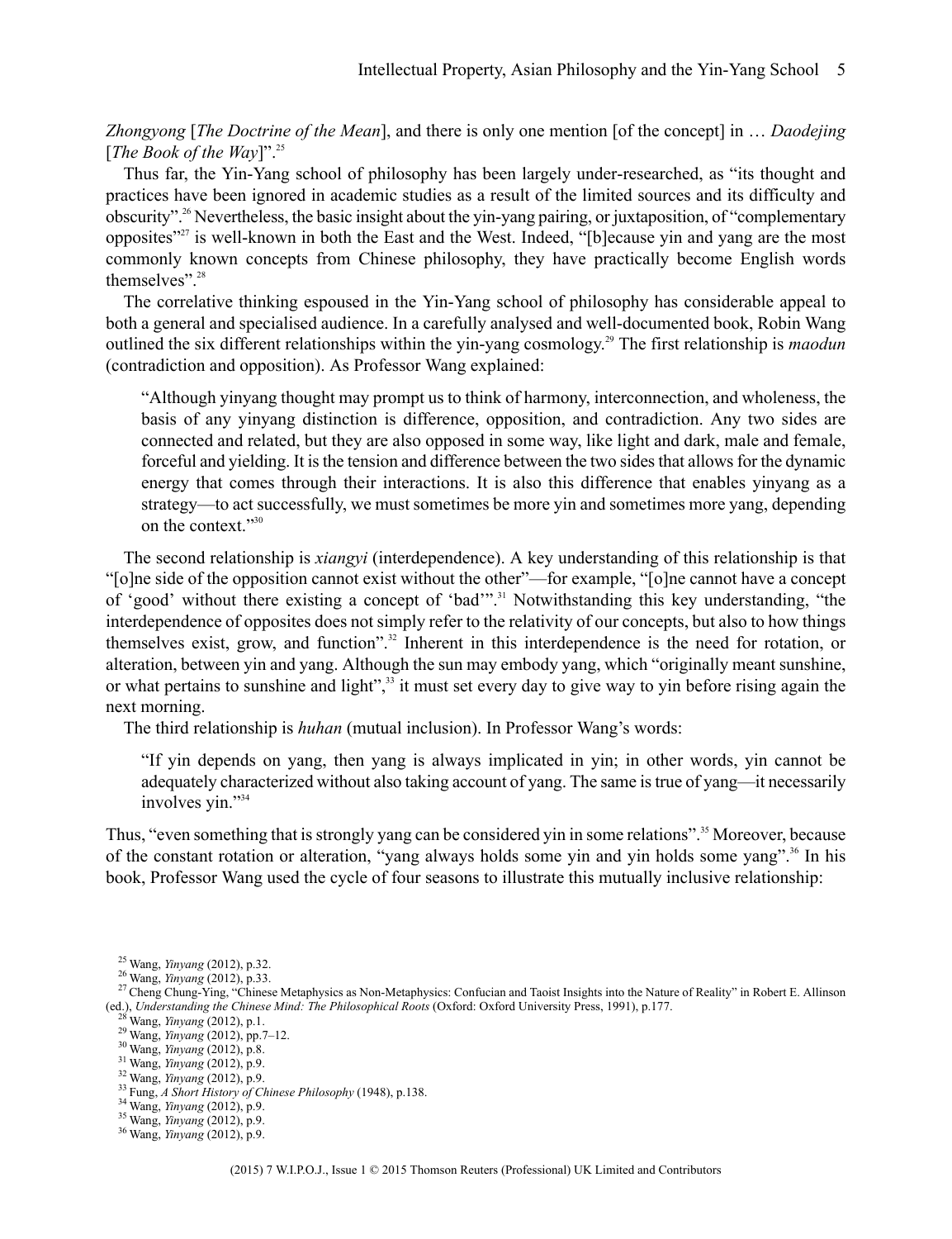"[S]ummer is the most yang of the seasons, yet it contains a yin force which will begin to emerge in the summer, extend through the fall, and reach its culmination in the winter. Winter is the highest stage of yin, yet it unfolds a yang force that will attain its own full swing though spring to summer."<sup>37</sup>

The fourth relationship is *jiaogan* (interaction or resonance). As Professor Wang reminded us: "Each element influences and shapes the other. If yin and yang are interdependent and mutually inclusive, then a change in one will necessarily produce a change in the other."<sup>38</sup> A case in point concerns the interactions between metal, wood and fire (three of the Five Elements in Chinese thought): "metal can conquer wood, however, wood can generate fire, which controls metal".<sup>39</sup> As a matter of strategy, *jiaogan* is both important and somewhat counterintuitive, as it suggests that "one can influence any element by addressing its opposite".<sup>40</sup>

The fifth relationship is *hubu* (complementarity or mutual support). As Professor Wang declared:

"[E]ach side supplies what the other lacks. Given that yin and yang are different but interdependent, properly declaring what a situation often requires supplementing one with the other, which is a way of achieving the appropriate balance between the two."<sup>41</sup>

The final relationship is *zhuanhua* (change and transformation). According to Professor Wang, "One side becomes the other in an endless cycle. Yinyang thought is fundamentally dynamic and centers on change."<sup>42</sup> Within the yin-yang cosmology, change is perpetual, and "[r]eversal … [remains] a constant theme".<sup>43</sup> As Jack Balkin observed in regard to the *Book of Changes*, which not only utilises yin-yang thinking but also provides a deep understanding of life's changes:

"The basic lesson of [this book] is that everything changes. Good times turn to bad, and bad times eventually improve. Even during the most peaceful and prosperous conditions, difficulties, decay, and evil are merely held in check and are never completely eliminated.<sup>244</sup>

Taken together, these six disparate relationships reveal the ambition of the Yin-Yang school of philosophy. Representing some of the earliest Chinese attempts to "[work] out a metaphysics and a cosmology",<sup>45</sup> this school seeks to "creat [e] a truly inclusive system of thought—a system that would embrace and explain the phenomena of the entire universe".<sup>46</sup> Instead of providing guideposts for self-cultivation and focusing on the way of life—as Confucianism does—the Yin-Yang school sheds light on the "Way of Heaven" or the "Way of Earth".<sup>47</sup>

This school of thought resonates particularly well with Asian culture. Classified by Edward Hall and other commentators as "high-context", this culture demands a sophisticated understanding of contexts, relationships, interactions and contingencies.<sup>48</sup> Although it is hard to make cross-cultural comparisons without avoiding convenient generalisations and stereotypes, psychological research hasshown that Asians "tended to be more 'holistic', showing greater attention to context, a tolerance for contradiction and less

48 As Edward Hall defined, "A high-context … communication or message is one in which most of the information is either in the physical context or internalized in the person, while very little is in the coded, explicit, transmitted part of the message." Edward T. Hall, *Beyond Culture* (New York: Doubleday, 1976), p.79.

<sup>37</sup> Wang, *Yinyang* (2012), pp.9–10.

<sup>38</sup> Wang, *Yinyang* (2012), p.10.

<sup>39</sup> Wang, *Yinyang* (2012), p.38. The Five Elements (*wuxing*) are water, fire, wood, metal and earth.

<sup>40</sup> Wang, *Yinyang* (2012), p.10.

<sup>41</sup> Wang, *Yinyang* (2012), p.11.

<sup>42</sup> Wang, *Yinyang* (2012), p.11.

<sup>43</sup> Wang, *Yinyang* (2012), p.11.

<sup>44</sup> Jack M. Balkin, *The Laws of Change: I Ching and the Philosophy of Life* (New York: Schocken Books, 2002), p.197.

<sup>45</sup> Chan, *A Sourcebook in Chinese Philosophy* (1963), p.245.

<sup>46</sup> Fung Yu-Lan, *A History of Chinese Philosophy* (Princeton: Princeton University Press, 1983), Vol.2, p.131.

<sup>47</sup> A.C. Graham, *Yin-Yang and the Nature of Correlative Thinking* (Singapore: Institute of East Asian Philosophies, 1986), p.31.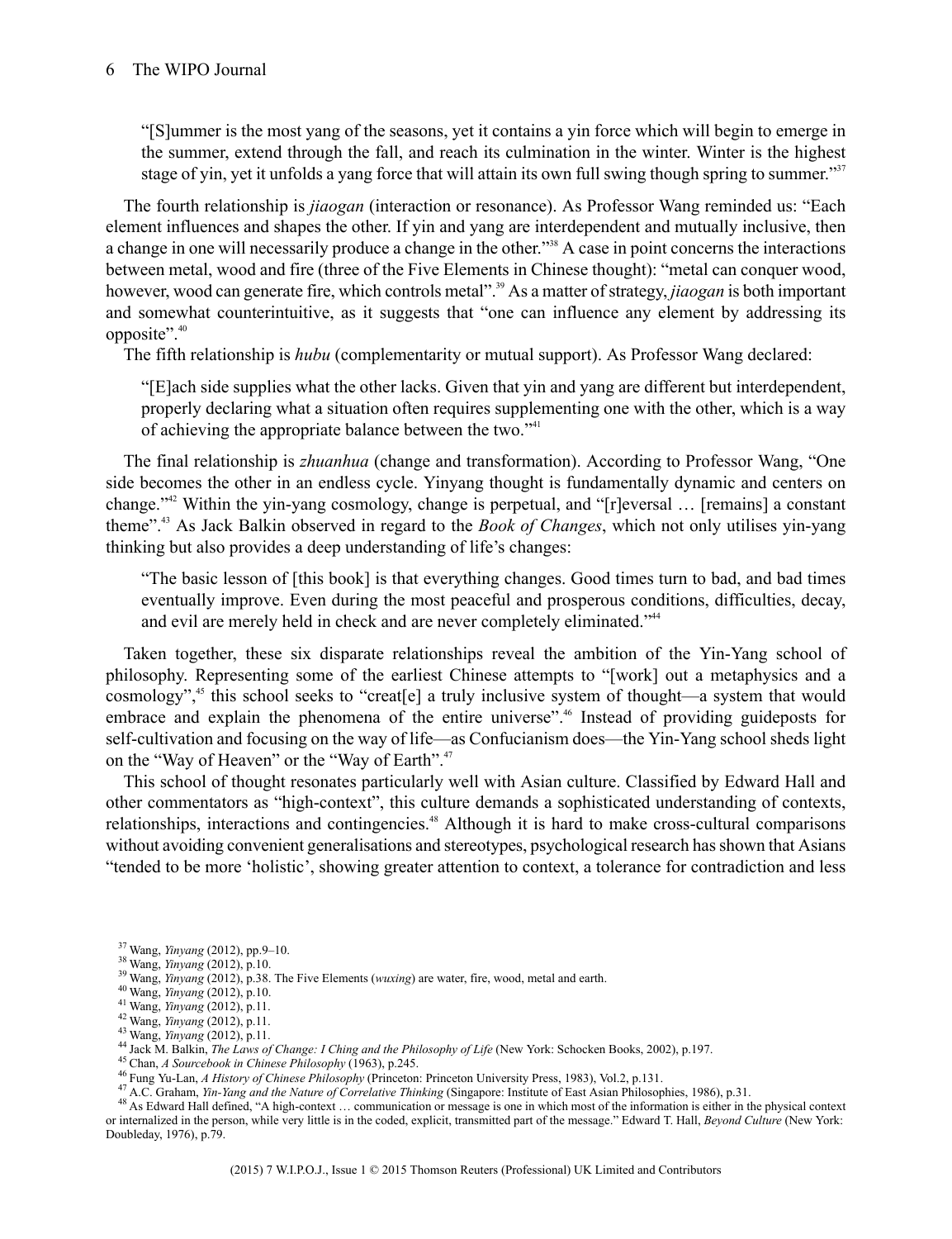dependence on logic".<sup>49</sup> By contrast, "Westerners were more 'analytic', avoiding contradiction, focusing on objects removed from their context, and more reliance on logic".

The Yin-Yang school of philosophy is also ideal for addressing complex challenges in the intellectual property field. The reasons are twofold.First, intellectual property law and policy isfast-evolving, especially in the past few decades. Because this school of thought was designed with the process of perpetual change in mind, it is especially well-equipped to keep pace with the rapid developments in this area. As Professor Wang observed:

"The importance of yinyang liesin the sense of working with uncertainty. Uncertainty as a worldview calls for a mechanism or system to negotiate it, and yinyang fills this conceptual role."<sup>50</sup>

Secondly, the Yin-Yang school of philosophy "was not only a source of conceptualization but also a practical guide or strategy".<sup>51</sup> It therefore lends itself to providing new ideas for future intellectual property law and policy. Although this philosophical school seems to be characterised by uncertainty, indeterminacy and instability, its outlook is actually "dynamic and not static".<sup>52</sup> As Professor Chan explained:

"The emphasis is on principles and laws of operation. … And the end is an ordered nature rather than chaos. In point of process, there is contradiction as well as harmony, and in point of reality, there is unity in multiplicity. The apparent dualism and pluralism are, in each case, a dynamic monism through the dialectic."<sup>53</sup>

In sum, the Yin-Yang school of philosophy does not speak to how one should live one's life or how one could become a *junzi* (a gentleman or superior person in the Confucian world). Instead, it explains the shape of the world order and provides what Benjamin Schwartz called "correlative cosmology" or "correlative anthropocosmology".<sup>54</sup> From an intellectual property standpoint, the primary takeaway of the Yin-Yang school of philosophy isitsinsightsinto the different relationships within the intellectual property order—whether domestic or global. Compared with the works of Locke, Hegel, Kant and other Western philosophers, however, the Yin-Yang school speaks rather little about the nature or justification of intellectual property rights.

#### **Correlative thinking**

Although the Yin-Yang school of philosophy may be unfamiliar to many Western readers, its dualistic mindset and correlative mode of thinking<sup>55</sup> bear very strong resemblance to two lines of scholarship that have slowly emerged in the intellectual property field.

The first line of scholarship concerns the study of the intellectual property system as a complex adaptive system, or a complex ecosystem, which often utilises complexity theory and systems thinking. As J.B. Ruhl reminded us:

"The great lesson of dynamical systems theory for law reform … is that it is the system that counts as much as the rules, and that we cannot effectively change only one variable of that equation and expect the others to remain static. Ceteris paribus doesn't exist. Our legal institutions, however, have become prolific producers of rules of conduct, and our legal theory has focused for the most part on

<sup>54</sup> Benjamin I. Schwartz, *The World of Thought in Ancient China* (Cambridge, MA: Belknap Press of Harvard University Press, 1985), p.350.

<sup>55</sup> On this mode of thinking, see Graham, *Yin-Yang and the Nature of Correlative Thinking* (1986).

<sup>49</sup> Mahbubani, *Can Asians Think?* (2009), p.10.

<sup>50</sup> Wang, *Yinyang* (2012), p.55.

<sup>51</sup> Wang, *Yinyang* (2012), p.19.

<sup>52</sup> Chan, *A Sourcebook in Chinese Philosophy* (1963), p.245.

<sup>53</sup> Chan, *A Sourcebook in Chinese Philosophy* (1963), p.245.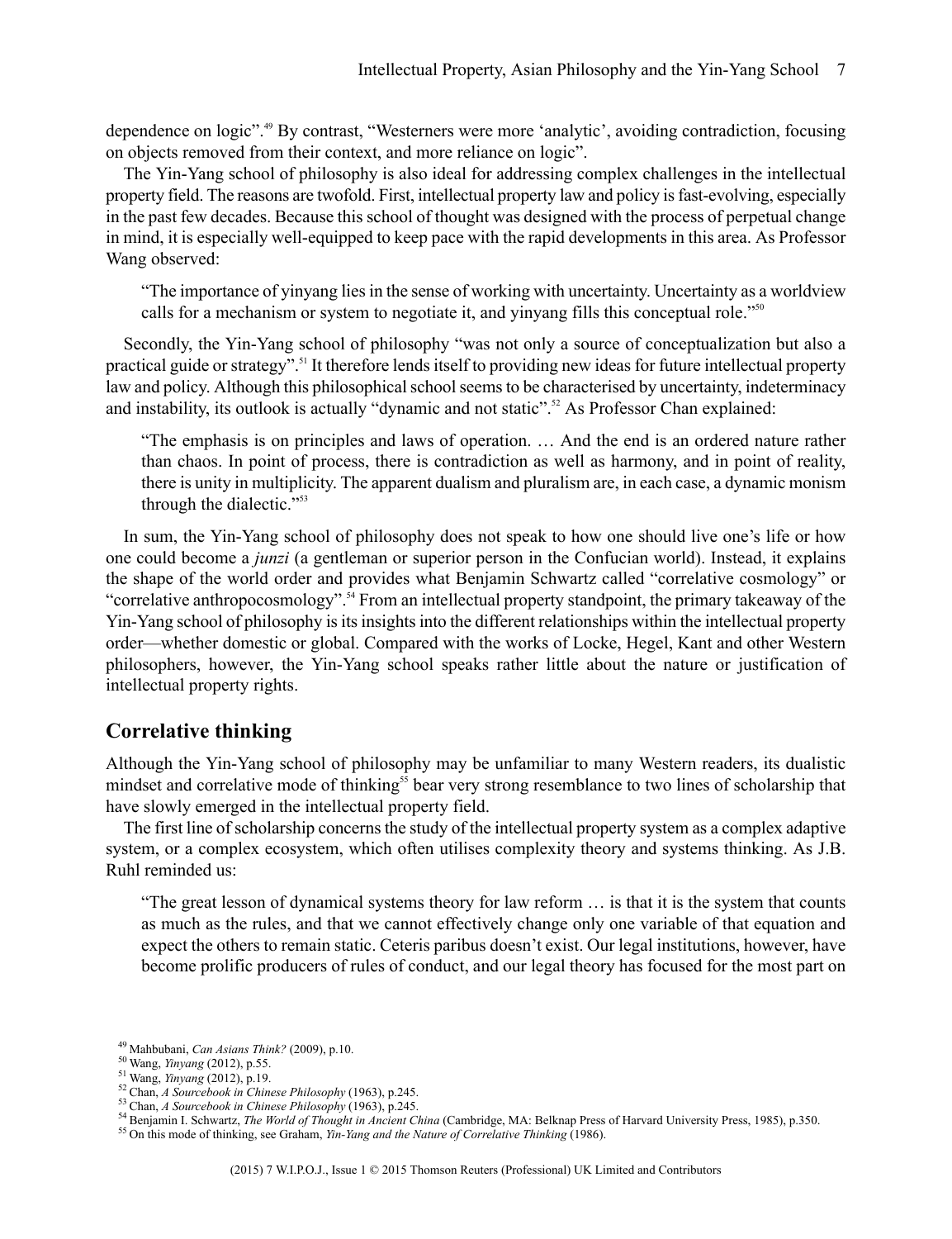#### 8 The WIPO Journal

divining the meta-rules to explain those rules. We need some attention to the system at the structural  $level$ <sup> $,$ 56</sup>

In Professor Ruhl's view, injecting systems thinking into the study of law and legal reform is important:

"If society evolves in response to changes in law, and vice versa, then law and society must co-exist in an evolving system. Each needs the other to define itself."<sup>57</sup>

To some extent, the interactions between the different components in a complex system are similar to what the Yin-Yang school of philosophy has taught us about *xiangyi* (interdependence) and *jiaogan* (interaction or resonance). This similarity is understandable considering that "[y]inyang thought has been a kind of complexity thinking, in which the whole is perceived through multiple interactions".<sup>58</sup>

Like the Yin-Yang school of philosophy, complexity theory and systems thinking capture "the complex manner in which ... components interact with one another" in an integrated system.<sup>59</sup> As meteorologist Edward Lorenz put it succinctly, the flap of a butterfly's wings in Brazil could set off a tornado in Texas.<sup>60</sup> Although complex systems have governing meta-principles, we may not be able to "find them by slicing up the system into smaller parts".<sup>61</sup> Thus, it is important for us to develop a holistic perspective of the system. Such a perspective will allow us to focus on the interactions among the different components and thereby develop "a greater appreciation of the forces at play in the interaction[s]".<sup>62</sup>

Secondly, complexity theory and systems thinking enable us to focus on the self-correction mechanisms within the system, thereby inviting us to focus on adaptiveness and to locate the tipping point at which the system goes from order to chaos. As Stuart Kauffman observed:

"[C]omplex systems constructed such that they are poised on the boundary between order and chaos are the ones best able to adapt by mutation and selection. Such poised systems appear to be best able to coordinate complex, flexible behavior and best able to respond to changes in their environment."<sup>63</sup>

Thirdly, complexity theory and systems thinking highlight the interactions among the different components of the system. It reminds us that laws and policies, including intellectual property laws and policies, may have spillover effects and unintended consequences. A case in point is the widely criticised anti-circumvention provision of the US Digital Millennium Copyright Act of 1998.<sup>64</sup> Although this ill-drafted provision was initially designed to protect the technological measures deployed by copyright holders, it has since been repeatedly misused to stifle innovation and competition over such products as printer toner cartridges, garage door openers, electronic pets and voting machines.<sup>65</sup> The provision has also upset the historical balance between copyright interests and access to information, thus raising serious concerns about free speech, privacy, academic freedom, learning, culture and democratic discourse.

<sup>58</sup> Wang, *Yinyang* (2012), p.14.

<sup>63</sup> Stuart A Kauffman, *The Origins of Order: Self-Organization and Selection in Evolution* (New York: Oxford University Press, 1993), p.29.

<sup>56</sup> J.B. Ruhl, "Complexity Theory as a Paradigm for the Dynamical Law-and-Society System: A Wake-up Call for Legal Reductionism and the Modern Administrative State" (1996) 45 Duke L.J. 849, 916–917.

 $57$  Ruhl, "Complexity Theory as a Paradigm for the Dynamical Law-and-Society System" (1996) 45 Duke L.J. 849, 851.

<sup>&</sup>lt;sup>59</sup> Daniel F. Spulber and Christopher S. Yoo, "On the Regulation of Networks as Complex Systems: A Graph Theory Approach" (2005) 99 Nw. U. L. Rev. 1687, 1693.

 $60$  Edward Lorenz "describes a Brazilian butterfly that by beating its wings creates a movement of air that by joining with other currents transforms the weather in Texas". Paul D. Carrington, "Butterfly Effects: The Possibilities of Law Teaching in a Democracy" (1992) 41 Duke L.J. 741, 743 (quoting Edward Lorenz, "Predictability: Does the Flap of a Butterfly's Wings in Brazil Set Off a Tornado in Texas?", Address to the Annual Meeting of the American Association for the Advancement of Science in Washington, DC, December 29, 1979).

<sup>&</sup>lt;sup>61</sup> Ruhl, "Complexity Theory as a Paradigm for the Dynamical Law-and-Society System" (1996) 45 Duke L.J. 849, 893.

<sup>&</sup>lt;sup>62</sup> Ruhl, "Complexity Theory as a Paradigm for the Dynamical Law-and-Society System" (1996) 45 Duke L.J. 849, 853.

<sup>64</sup> For criticisms of this provision, see Tarleton Gillespie, *Wired Shut: Copyright and the Shape of Digital Culture* (Cambridge, MA: MIT Press, 2007); Jessica Litman, *Digital Copyright* (Amherst: Prometheus Books, 2001), pp.122–145; Ian R. Kerr, Alana Maurushat and Christian S. Tacit, "Technical Protection Measures: Tilting at Copyright's Windmill" (2002) 34 Ottawa L. Rev. 7; Peter K. Yu, "Anticircumvention and Anti-anticircumvention" (2006) 84 Denv. U. L. Rev. 13.

<sup>65</sup> Peter K. Yu, "P2P and the Future of Private Copying" (2005) 76 U. Colo. L. Rev. 653, 725–726.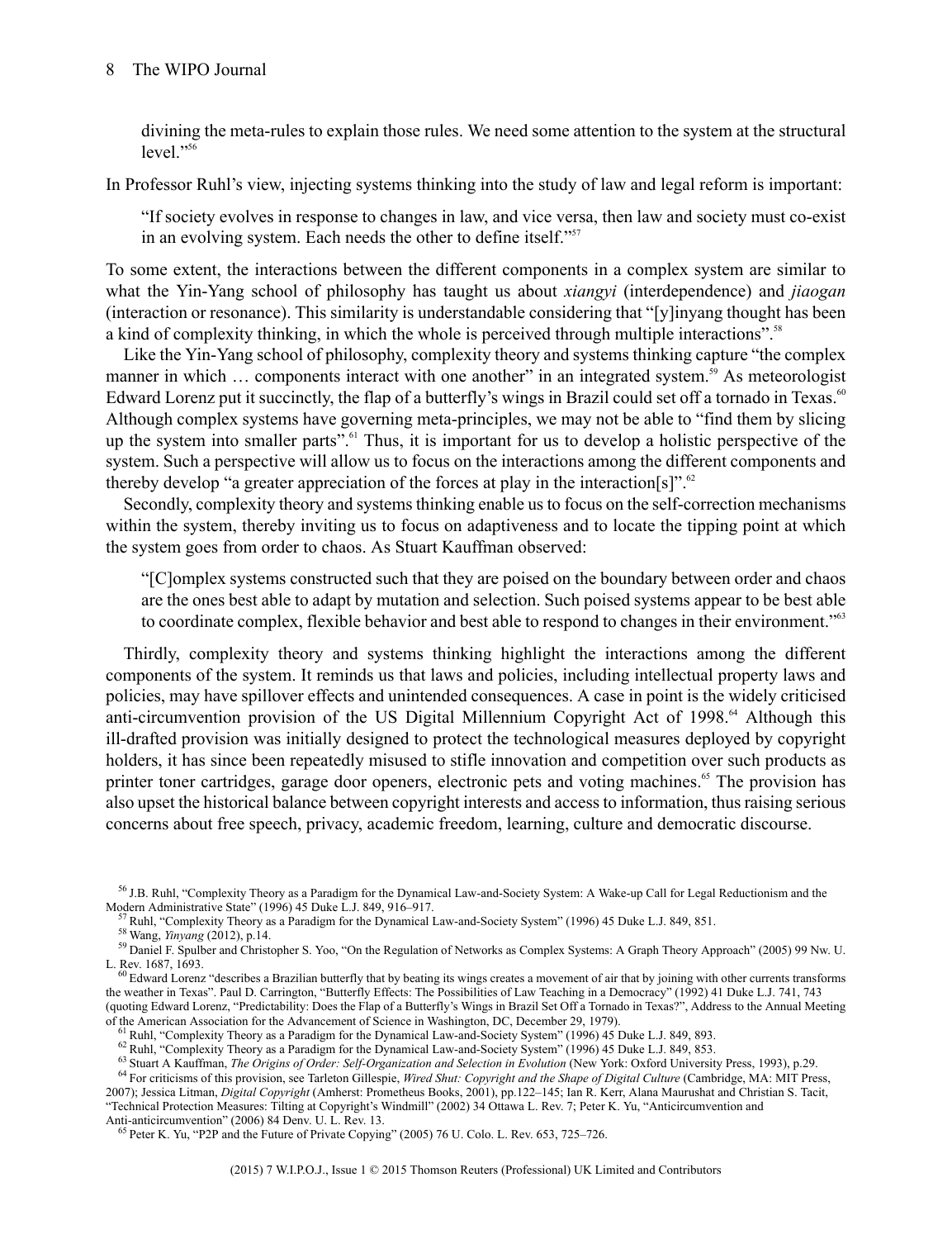The second line of scholarship that bears strong resemblance to the correlative thinking espoused in the Yin-Yang school of philosophy isthe emerging discussion of intergenerational equity in the intellectual property context. In his book on intellectual property justifications, Robert Merges discussed "intergenerational considerations".<sup>66</sup> In November 2010, the University of Wisconsin Law School also held an interesting symposium on "Intergenerational Equity and Intellectual Property".<sup>67</sup> As Shubha Ghosh, one of the event's organisers, observed:

"At the surface, intellectual property law promotes progress, incentivizes invention and creation, supports innovation, leads to economic growth and development, and enriches the public domain. Depending on whom you ask, copyright, patent, trade secret, trademark, and related doctrines aid in reaching one or more of these goals. What these goals have in common is some notion of the future. Certainly all law aims to make a better world, but intellectual property has as its objective the dissemination of new products, ideas, services, and technologies that serve present and future generations. With concepts of prior art and public domain, intellectual property serves as a bridge between past and present with the artifacts of the present as tools for the future."<sup>68</sup>

In the United States, for instance, the constitutional clause that granted Congress the enumerated power to enact copyright and patent laws focuses on the efforts "to promote the Progress of Science and useful Arts".<sup>69</sup> To a large extent, intellectual property law and policy—in the United States and elsewhere—has always been about intergenerational equity.

A specific area of intellectual property law and policy that has prominently featured intergenerational equity questions concernsthe protection of genetic resources, traditional knowledge and traditional cultural expressions. Although such protection aims to provide both economic and non-economic benefits to the present members of traditional and indigenous communities, it also underscores the need for preservation and conservation of cultural heritage<sup>70</sup> as well as the continued, dynamic development of these communities. As Madhavi Sunder reminded us:

"Traditional people move, intermarry, share ideas, and modify their skills and products to the shifting demands of the market and their culture. These activities are not merely strategic and pragmatic, but are evidence of a healthy and dynamic culture."<sup>71</sup>

The protection of genetic resources, traditional knowledge and traditional cultural expressions is as much about the present members of indigenous and traditional communities as it is about their future members. It is therefore no surprise that these communities, along with developing country governments and nongovernmental organisations, were relieved to learn about the recent renewal of the mandate of the Intergovernmental Committee on Intellectual Property and Genetic Resources, Traditional Knowledge and Folklore at this year's General Assembly of the World Intellectual Property Organization (WIPO).<sup>72</sup>

Another area of intellectual property law and policy that has made intergenerational equity questions salient concerns the debates involving intellectual property and sustainable development. Although this mode of development did not garner major international attention until after the 1992 Earth Summit in Rio de Janeiro, the Yin-Yang school of philosophy—which "offers a normative model with balance, harmony, and sustainability as ideals"—provides important insight into sustainable development.<sup>73</sup> Indeed,

<sup>69</sup> US Constitution art.I s.8 cl.8.

<sup>66</sup> Merges, *Justifying Intellectual Property* (2011), pp.281–286.

<sup>67</sup> Symposium "Intergenerational Equity and Intellectual Property" [2011] Wis. L. Rev. 103–562.

<sup>&</sup>lt;sup>68</sup> Shubha Ghosh, "Foreword: Why Intergenerational Equity" [2011] Wis. L. Rev. 103, 103.

<sup>70</sup> Peter K. Yu, "Cultural Relics, Intellectual Property, and Intangible Heritage" (2008) 81 Temp. L. Rev. 433, 471–473.

<sup>71</sup> Madhavi Sunder, "The Invention of Traditional Knowledge" (Spring 2007) 70 Law & Contemp. Probs. 97, 109.

 $^{72}$  Catherine Saez and William New, "WIPO Assembly Extends Talks on Traditional Knowledge, Design; Sets Policy for New Offices", available at *http://www.ip-watch.org/2015/10/15/wipo-assembly-extends-talks-on-traditional-knowledge-design-sets-policy-for-new-offices/* [Accessed November 19, 2015].

<sup>73</sup> Wang, *Yinyang* (2012), p.3.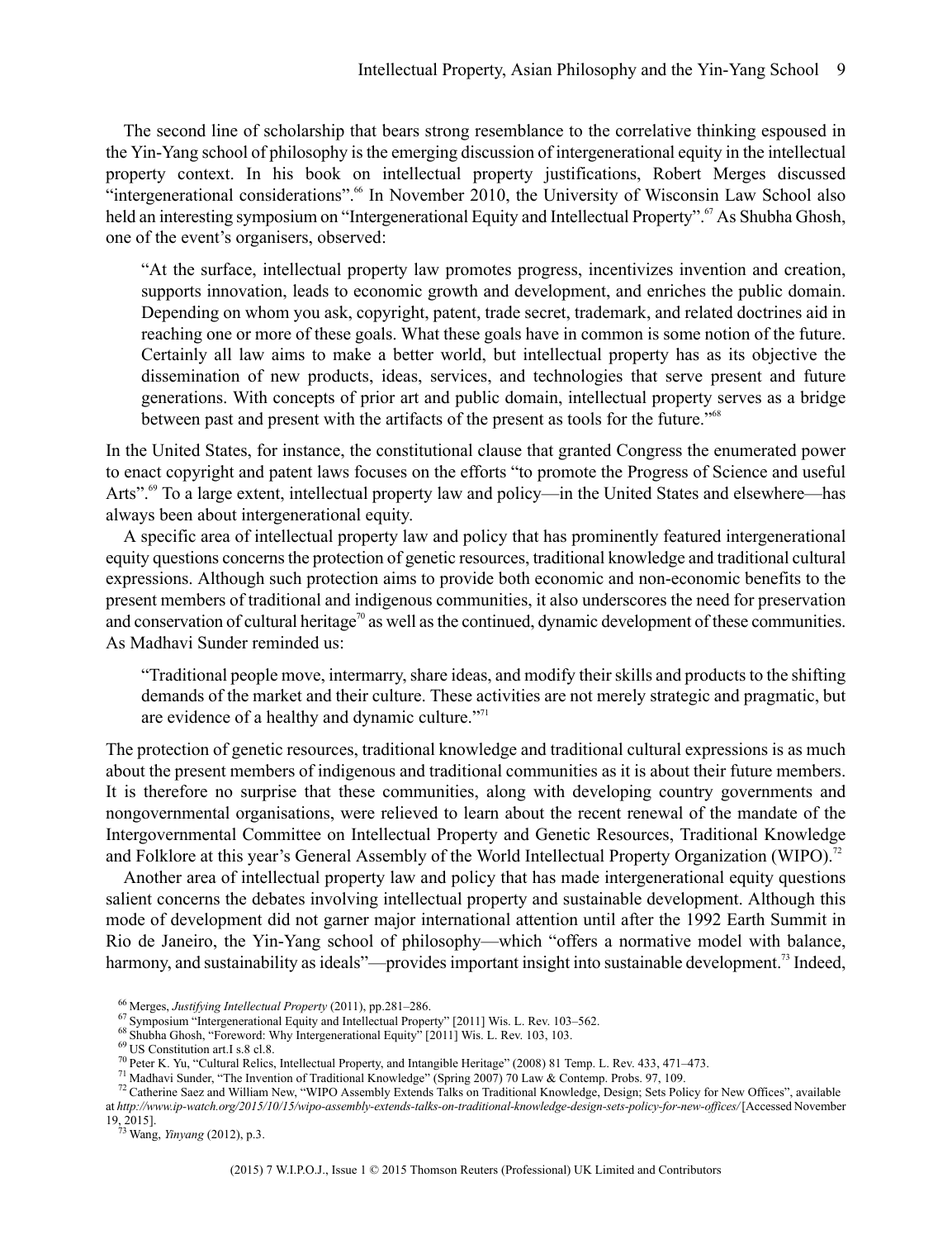the relationship between nature and man, or between heaven and humanity, has been a longstanding focus of Chinese thought.<sup>74</sup> A case in point is the concept of *tianren ganying* that noted Chinese philosopher Dong Zhongshu (179–104 BC) advanced to describe "the resonance between heaven and humanity".<sup>75</sup>

Examples of the debates involving intellectual property and sustainable development are those concerning intellectual property and climate change<sup>76</sup> as well as those addressing the relationship between the Agreement on Trade-Related Aspects of Intellectual Property Rights (TRIPS Agreement) and the Convention on Biological Diversity.<sup>77</sup> Viewed from a sustainable development perspective, the key question in the intellectual property debate is not whether we should have existing laws and policies, or even whether we should have an intellectual property system in the first place. Rather, it is what mix of laws and policies—intellectual property or otherwise—would best enable usto achieve the sustainable development of creativity and innovation. Specifically, it is about how laws and policies can be brought together to "meet our current needs while preserving the potential for future generations to meet their own needs".<sup>78</sup>

It is therefore no surprise that policy makers and commentators have begun to explore how to promote creativity and innovation by using alternative arrangements outside the intellectual property system.<sup>79</sup> In her recent report on patent policy and the right to science and culture, the UN Special Rapporteur in the Field of Cultural Rights also noted the need for these arrangements in addition to policy space and flexibilities:

"Particularly in areas characterized by high social need but low ability to pay, alternative policies for incentivizing technological development are important, but remain too scarce to meet human rights objectives, including the right to health. Models include government grants and procurements, advance purchase commitments, tax incentivesfor research and development, prizes and other means. These mechanisms should contain provisions on access and be empirically evaluated to gauge how well they meet the needs of the population."<sup>80</sup>

#### **Lessons and illustrations**

In most intellectual property debates, the central question is how to strike an appropriate balance between proprietary interests and public access needs. While proprietary interests are on one end of this spectrum, public access needs are on the other end. Oftentimes, the balancing task is conducted in economic terms, and the goal is to strike an optimal balance between the two ends. The use of cost-benefit analyses to locate this balance is especially common following the rise of economic analysis of intellectual property law and policy in the United States and other parts of the world.<sup>81</sup>

Finding a compromise on a linear continuum, however, is not the only way to locate this balance. Nor is it the best way to do so. For many policy makers, commentators and nongovernmental organisations, such an approach is not only unsatisfactory but also overly simplistic. As Daniel Gervais rightly reminded

<sup>77</sup> Paragraph 19 of the Doha Ministerial Declaration called on the Council for TRIPS "to examine … the relationship between the TRIPS Agreement and the Convention on Biological Diversity [and] the protection of traditional knowledge and folklore".

para.91 (Farida Shaheed). <sup>81</sup>E.g. William M. Landes and Richard A. Posner, *The Economic Structure of Intellectual Property Law* (Cambridge, MA: Belknap Press of Harvard University Press, 2003).

<sup>74</sup> Chan, *A Sourcebook in Chinese Philosophy* (1963), p.246.

<sup>75</sup> Wang, *Yinyang* (2012), p.94.

<sup>76</sup> E.g. Joshua D. Sarnoff (ed.), *Research Handbook on Intellectual Property and Climate Change* (Cheltenham: Edward Elgar Publishing, 2016) (forthcoming).

Peter K. Yu, "Intellectual Property and the Information Ecosystem" [2005] Mich. St. L. Rev. 1, 16.

<sup>79</sup> E.g. Thomas Pogge, Matthew Rimmer and Kim Rubenstein (eds), *Incentives for Global Public Health: Patent Law and Access to Essential Medicines* (Cambridge: Cambridge University Press, 2010), pp.133–283.

<sup>&</sup>lt;sup>80</sup> Special Rapporteur in the Field of Cultural Rights, "Report of the Special Rapporteur in the Field of Cultural Rights" (2015) U.N. Doc. A/70/279,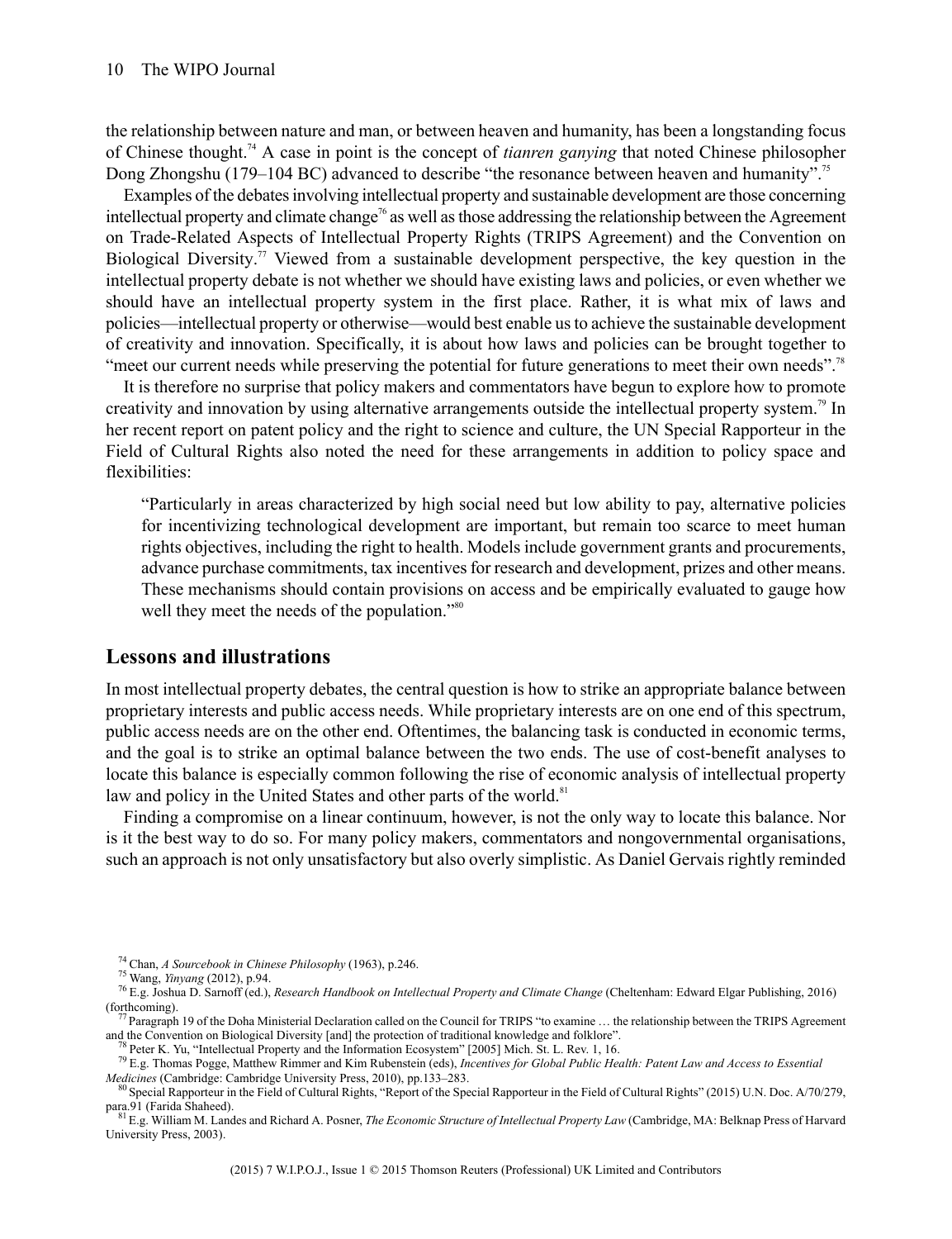us, "Balance … is not, contrary to what one often reads or hears in policy debates concerning intellectual property, a simple axis with rights holders at one end and users of intellectual property on the other."<sup>82</sup>

The correlative mode of thinking espoused in the Yin-Yang school of philosophy does provide an attractive alternative. Viewed through a yin-yang lens, the task at hand is no longer about how to locate the balance on a linear continuum—perhaps, with mathematical equations. Instead, the task is about striking an appropriate non-linear, dynamical balance within a pluralistic order—that is, how we can shape the relationships between the different actors, interests and forces, knowing full well that all of these components will continue to coexist and that each of them may exert influence on one another to varying degrees at different times and in disparate contexts. After all, the Yin-Yang school of philosophy focuses on the "condition[s] in which there exist two opposite but related and interdependent ideas or objects".<sup>83</sup> As Professor Wang observed, "[b]ecause of [the] dependence on context, a single thing can be yin in one way and yang in another".<sup>84</sup>

Given the potential for uncertainty, indeterminacy and instability, the Yin-Yang school of philosophy may not offer immediate appeal to economists, lawyers, judges, policy makers and commentators. Nevertheless, this philosophical school may shed light on ways to address the ongoing intellectual property challenges confronting both emerging economies and the digital environment. To help us conceptualise how this school of thought can target these complex challenges, this article introduces two different exhibits.

#### *Emerging economies*

The first exhibit concerns the rapid intellectual property developments in large middle-income countries. Although the developments in these countries are arguably promising, they have been largely uneven due to the countries' vast sizes, complex economies and sometimes conflicting laws and policies.<sup>85</sup> Cases in point are Brazil, China and India.

In regard to Brazil, Nobel Laureate Michael Spence noted the country's "dual economy", which consists of "a relatively rich one whose growth is constrained by the normal forces that constrain the growth of relatively advanced economies, and a poor one where the early-stage growth dynamics … just didn't start, owing to its separation from the modern domestic economy and the global economy".<sup>86</sup> With respect to China, commentators have discussed how the economic and technological developments in the major cities and the coastal regions far exceed those in the inner and rural areas.<sup>87</sup> As I noted in an earlier work, China should be "recognize $[d]$  ... as a 'country of countries,' rather than a homogenous one".<sup>88</sup> Finally, pertaining to India, Fareed Zakaria reminded us that the country "might have several Silicon Valleys, but it also has three Nigerias within it—that is, more than 300 million people living on less than a dollar a day".<sup>89</sup>

Consider China more specifically. Even with several overhauls of its intellectual property system and a decade-and-a-half-long membership to the World Trade Organization, the country remains the hotbed of piracy and counterfeiting. As the International Trade Commission noted in its 2011 report:

<sup>82</sup> Daniel J. Gervais, "TRIPS and Development" in Daniel J. Gervais (ed.), *Intellectual Property, Trade and Development: Strategies to Optimize Economic Development in a TRIPS-Plus Era*, 1st edn (Oxford: Oxford University Press, 2007), p.49.

<sup>83</sup> Wang, *Yinyang* (2012), p.3.

<sup>84</sup> Wang, *Yinyang* (2012), p.7.

<sup>85</sup>Peter K. Yu, "The Middle Intellectual Property Powers" in Randall Peerenboom and Tom Ginsburg (eds), *Law and Development in Middle-Income Countries: Avoiding the Middle-Income Trap* (Cambridge: Cambridge University Press, 2014), p.98–99.

<sup>86</sup> Michael Spence, *The Next Convergence: The Future of Economic Growth in a Multispeed World* (New York: Farrar, Straus and Giroux, 2011), p.204.

<sup>87</sup>Peter K. Yu, "Intellectual Property, Economic Development, and the China Puzzle" in Gervais (ed.), *Intellectual Property, Trade and Development* (2007), p.203.

<sup>88</sup> Peter K. Yu, "From Pirates to Partners (Episode II): Protecting Intellectual Property in Post-WTO China" (2006) 55 Am. U. L. Rev. 901, 963. <sup>89</sup> Fareed Zakaria, *The Post-American World* (New York: W.W. Norton, 2008), p.133.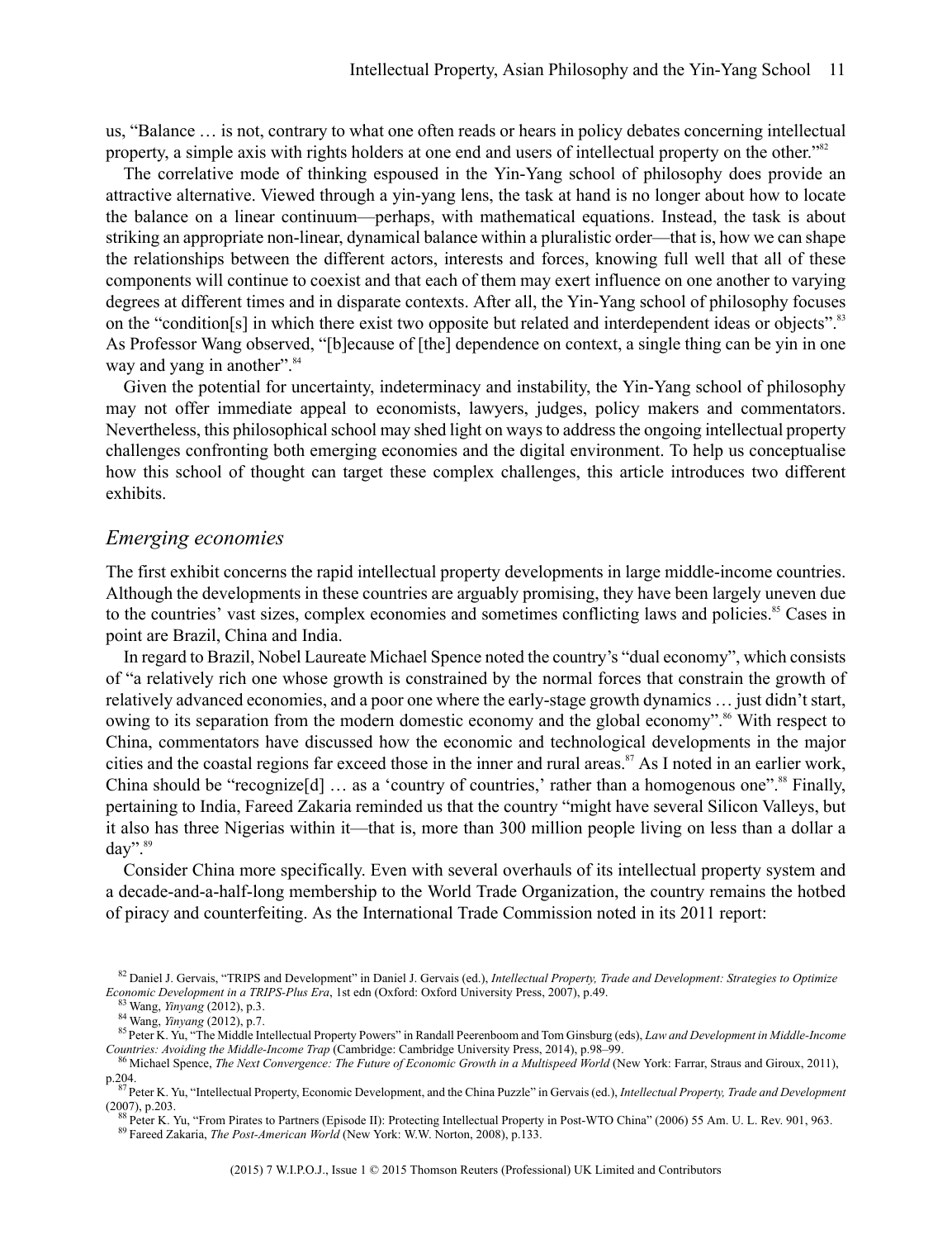"firms in the U.S. [intellectual property]-intensive economy that conducted business in China in 2009 reported losses of approximately \$48.2 billion in sales, royalties, or licence fees due to [intellectual property rights] infringement in China".<sup>90</sup>

In its latest *Global Software Survey*, the Business Software Alliance also estimated that, China had a rather disappointing unlicensed software rate of 74 per cent in 2013, with a total commercial value of about  $$8.767$  billion.<sup>91</sup>

Nevertheless, there is no denying that China has now slowly emerged as an innovative power. According to the latest WIPO statistics, the country had the world's third largest volume of applications under the Patent Cooperation Treaty in 2014, behind only the United States and Japan.<sup>92</sup> Among all the corporate applicants, Huawei Technologies and ZTE Corporation had the largest and third largest number of applications, respectively. In the same period, China also ranked seventh in filing international trademark applications under the Madrid Agreement Concerning the International Registration of Marks and its related protocol. With 20,309 designations, China was the world's "most designated member country in international registrations" within the Madrid System.

Given these two drastically different pictures, it is no surprise that China critics have continued to emphasise the country's massive piracy and counterfeiting problems. It is also understandable why China defenders—or apologists, as these critics would call them—have underscored the country's dramatic progress in recent intellectual property reforms. Because these two rival camps often talk past each other, they have thus far failed to work together to come up with solutions that will help strengthen intellectual property protection and enforcement in the country. They also do not realise that their view only captures one side of the coin—be it the promising or less attractive one.

The Yin-Yang school of philosophy, however, will reconcile these two seemingly contradicting views. Instead of determining which camp is right, it reminds both camps that their views, while somewhat contradictory, can be equally valid. After all, whether a certain view is valid depends largely on the context in which the country's intellectual property reforms are being assessed. As in all things within the yin-yang cosmology, views on these reforms are highly context-dependent.

In the near future, China is likely to emerge as a highly innovative power while at the same time remaining as the world's biggest pirate nation.<sup>93</sup> Such development is possible considering the country's vast size, political and economic complexities, and often internally inconsistent laws and policies. To provide support for this disturbing forecast, consider the 2014 figures on invention patents provided by the State Intellectual Property Office in China. Jiangsu, Shandong and Guangdong provinces—the three provinces with the largest volumes of home applications—had a total of 146,660, 77,298 and 75,147, respectively. <sup>94</sup> Meanwhile, Gansu, Yunnan and Jiangxi provinces had a total of only 4,986, 4,732 and 4,688, respectively. These figures were slightly over one-twentieths of the figure in Guangdong orShandong province and one-fortieths of the figure in Jiangsu province. Given these highly contrasting statistics, it is easy to see why the slow-growing provinces are more reluctant to embrace intellectual property reforms than their fast-growing counterparts.

To further complicate matters, although history hasseen countries crossing over from the lessrespectful side of the intellectual property divide to the more promising one—the United States, Japan and South

<sup>94</sup> State Intellectual Property Office, "Table 2 Distribution of Applications for Inventions Received from Home 2014", available at *http://english .sipo.gov.cn/statistics/2014/12/201502/t20150204\_1071540.html* [Accessed November 19, 2015].

<sup>90</sup> US International Trade Commission, China: Effects of Intellectual Property Infringement and Indigenous Innovation Policies on the U.S. Economy (Washington, 2011), p.xiv.

<sup>91</sup> Business Software Alliance, *The Compliance Gap: BSA Global Software Survey* (Washington, 2014), p.4.

<sup>92</sup> World Intellectual Property Organization, "Telecoms Firms Lead WIPO International Patent Filings", available at *http://www.wipo.int/pressroom* en/articles/2015/article\_0004.html [Accessed November 19, 2015].<br><sup>93</sup> On China's rise as an innovative power, see Shaun Rein, *The End of Cheap China: Economic and Cultural Trends That Will Disrupt the World* 

<sup>(</sup>Hoboken: John Wiley & Sons Inc, 2012); Peter K. Yu, "The Rise and Decline of the Intellectual Property Powers" (2012) 34 Campbell L. Rev. 525, 529–532; Richard P. Suttmeier and Yao Xiangkui, "China's IP Transition: Rethinking Intellectual Property Rights in a Rising China" (2011) The National Bureau of Asian Research, NBR Special Report No.29.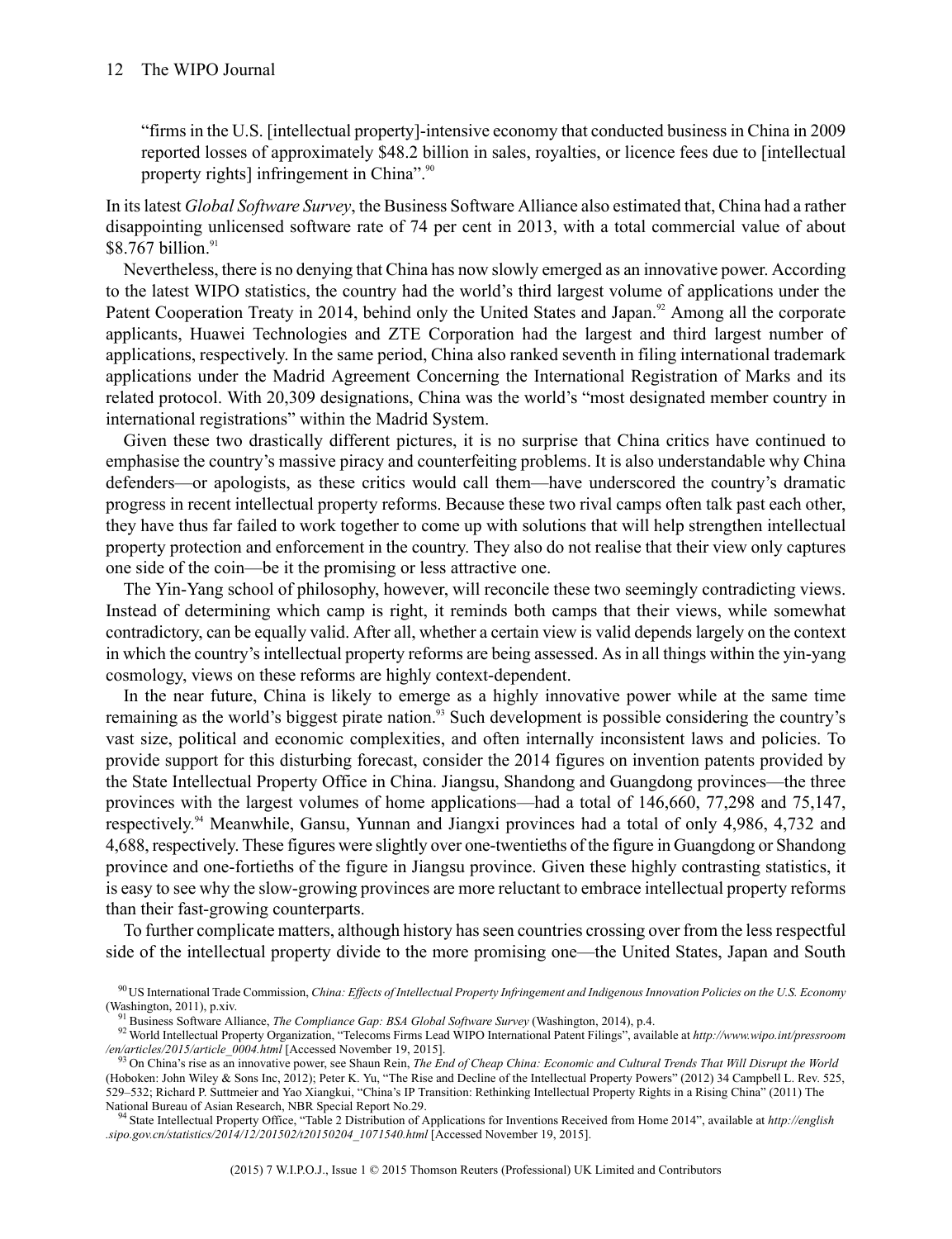Korea being some of the more notable instances<sup>95</sup>—no country has ever stayed on both ends of the spectrum at the same time. If my forecast is indeed correct—that China will emerge as a highly innovative power while at the same time remaining as the world's biggest pirate nation—we will need to come up with new theories, concepts, vocabularies and even schools of thought to address this unforeseen situation.

To some extent, the challenges confronting China—and, for that matter, other large, middle-income countries (such as Brazil, India and Indonesia)—are not that different from what the world experienced in the past two decades following the adoption of the TRIPS Agreement. The protection and enforcement levels built into this one-size-fits-all—or, more precisely, super-size-fits-all—regime simply do not provide equal benefits to developed, developing and least developed countries. The only difference in the China case is that the contradictions now occur within the national intellectual property system, as opposed to the global TRIPS-based system. Striking an appropriate nationwide balance within the Chinese intellectual property system has indeed been difficult.<sup>96</sup>

#### *The digital environment*

The second exhibit concerns internet users, a key group of stakeholders in the information society, or what some have called the complex digital ecosystem. Commentators have lamented how traditional copyright doctrines have overlooked the important interests of consumers and internet users.<sup>97</sup> As Julie Cohen put it bluntly, "copyright is first and foremost a law of authors' rights".<sup>98</sup>

In recent years, however, judges, policy makers and commentators have slowly embraced laws, policies and proposals addressing the important needs of users, especially in the digital environment.For example, the CanadianSupreme Court led the way by introducing "users' rights" in *CCH CanadaLtd vLaw Society of Canada* more than a decade ago.<sup>99</sup> Quoting David Vaver's scholarship, Chief Justice McLachlin declared: "User rights are not just loopholes. Both owner rights and user rights should therefore be given the fair and balanced reading that befits remedial legislation."<sup>100</sup> In the Canadian Copyright Modernization Act, the country's recently revised statute, Canada further introduced a special exception for the development of non-commercial user-generated content.<sup>101</sup> Building on this particular provision, internet user groups in Hong Kong have also advocated the introduction of an exception for non-profit-making user-generated content as part of the ongoing digital copyright reform.<sup>102</sup>

The rethinking of the role of internet usersin the complex digital ecosystem is highly important because users are no longer passive consumers, as those found in the pre-internet days. Instead, they are now part of a large and highly diverse group, consisting of bloggers, vloggers, fanfic writers, mash-up artists, video producers, citizen journalists, cultural critics, media commentators and product reviewers. They have actively participated in the creative process, leading some commentators to describe them as "prosumers".<sup>103</sup> As Don Tapscott and Anthony Williams described in the music context:

<sup>&</sup>lt;sup>95</sup> Peter K. Yu, "The Global Intellectual Property Order and Its Undetermined Future" (2009) 1 WIPO J. 1, 13.

<sup>96</sup> Peter K. Yu, "Intellectual Property Geographies" (2014) 6 WIPO J. 1, 3–4.

<sup>&</sup>lt;sup>97</sup> E.g. Joseph P. Liu, "Copyright Law's Theory of the Consumer" (2003) 44 B.C. L. Rev. 397.

<sup>98</sup> Julie E. Cohen, "The Place of the User in Copyright Law" (2005) 74 Fordham L. Rev. 347, 348.

<sup>99</sup> *CCH Canada Ltd v Law Society of Canada* [2004] SCC 13.

<sup>100</sup> *CCH Canada Ltd v Law Society of Canada* [2004] SCC 13 at [48].

<sup>&</sup>lt;sup>101</sup> Canadian Copyright Modernization Act 2012 s.29.21. On this provision, see Teresa Scassa, "Acknowledging Copyright's Illegitimate Offspring: User-Generated Content and Canadian Copyright Law" in Michael A. Geist (ed.), *The Copyright Pentalogy: How the Supreme Court of Canada Shoot the Foundations of Canadian Copyright Law* (Ottawa: University of Ottawa Press, 2013).

<sup>&</sup>lt;sup>102</sup> Peter K. Yu, "Can the Canadian UGC Exception Be Transplanted Abroad?" (2014) 26 Intell. Prop. J. 175.

<sup>103</sup> E.g. Don Tapscott, *Grown up Digital: How the Net Generation Is Changing Your World* (New York: McGraw-Hill, 2009), pp.208–212; Don Tapscott and Anthony D. Williams, *Wikinomics: How Mass Collaboration Changes Everything* (New York: Portfolio, 2006), pp.124–150. This term was coined by Alvin Toffler, *The Third Wave* (New York: William Morrow, 1980), pp.265–288.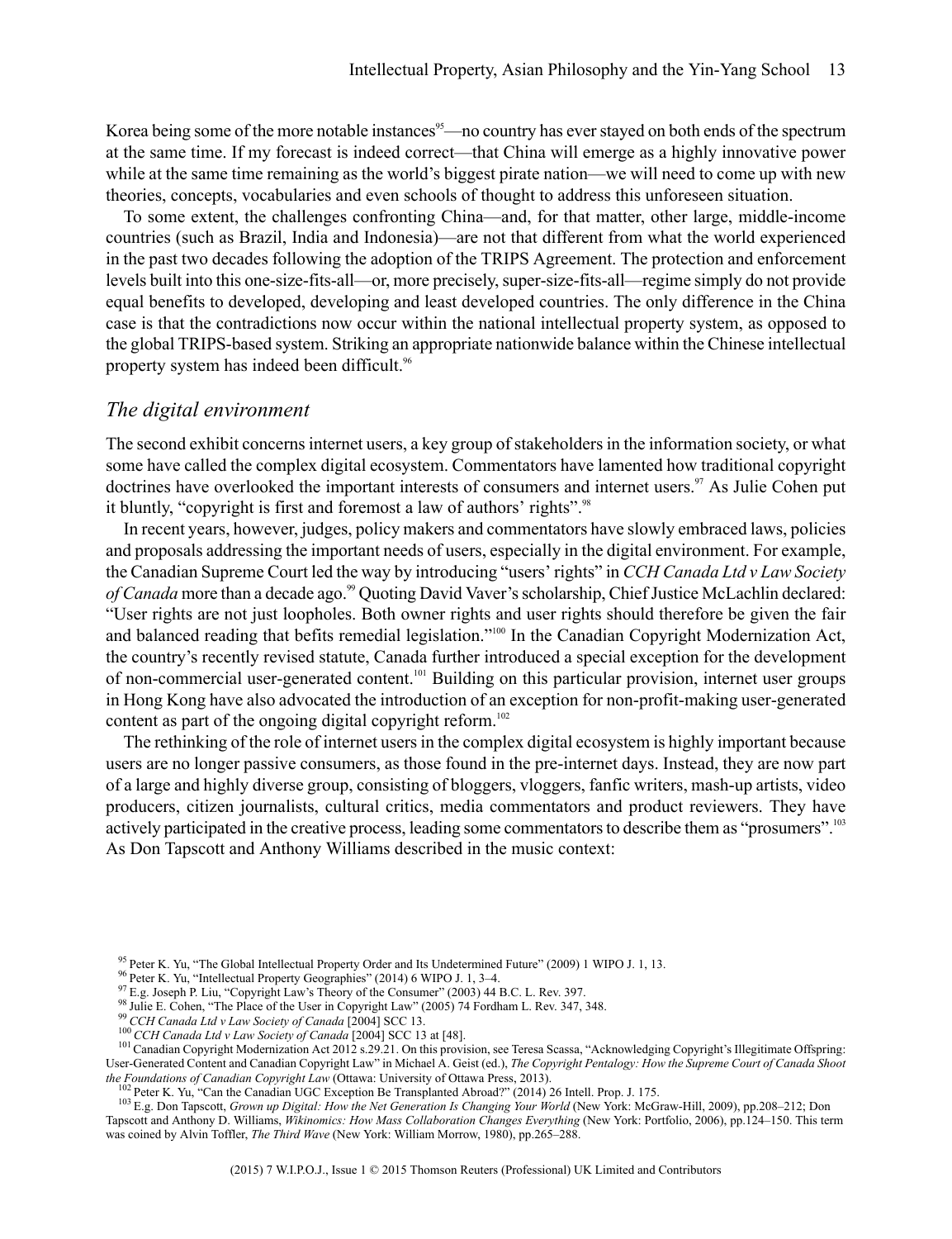"[R]emixing music is not about copying artistic works; it's about modifying, embellishing, appending, reinventing, and mashing them together with other elements. Most of all, remixing music is about being a producer, participating in the creative enterprise, and sharing your creations with others."<sup>104</sup>

The understanding of the "prosumer" concept—and "the [blurring] gap between producers and consumers"<sup>105</sup>—is particularly relevant to our discussion of the Yin-Yang school of philosophy. Viewed through a yin-yang lens, internet users are neither producers nor consumers. Instead, they are both producers and consumers at the same time. Whether they play the roles of producers or consumers will largely depend on the type of situation involved.

The variations in these situations immediately bring to mind Julie Cohen's concept of the "situated user". As she explained:

"Unlike the economic user [who enters the market with a given set of tastes in search of the best deal], the situated user is more than a narrow, self-interested consumer; unlike the romantic user [whose life is an endless cycle of sophisticated debates about current events, discerning quests for the most freedom-enhancing media technologies, and home production of high-quality music, movies and open-source software], … she knows when to sit back, have a beer, and fire up the TiVo. Unlike the postmodern user [who exercises limited and vaguely oppositional agency in a world in which all meaning is uncertain and all knowledge relative], the situated user has the capacity and the will to link her own creative projects aspirationally to larger dreams of artistic and personal progress."<sup>106</sup>

In Professor Cohen's view, copyright law and policy needs to pay greater attention to these situated users "because neither [their] tastes nor [their] talents are so well formed".<sup>107</sup> As a result, "[b]oth [their] patterns of consumption and the extent and direction of [their] own authorship will be shaped and continually reshaped by the artifacts, conventions, and institutions that make up [their] cultural environment".<sup>108</sup> To help accommodate the needs and interests of these situated users, Professor Cohen advanced the following proposal:

"Copyright should recognize the situated, context-dependent character of both consumption and creativity, and the complex interrelationships between creative play, the play of culture, and progress, and should adjust its baseline rules—not simply its exceptions—accordingly. Scholars and policy makers should ask how much latitude the situated user needs to perform her functions most effectively, and how the entitlement structure of copyright law might change to accommodate that need. In particular, they should be prepared to ask whether the situated user is well served by the current copyright system of broad rights and narrow, limited exemptions, or whether she would be better served by a system that limits the rights of copyright owners more narrowly in the first instance."<sup>109</sup>

Thus far, most of the literature on user-generated content or user-based activities has focused on copyright law and cyberspace, due in large part to the wide use of the internet and other digital technologies as well as the proliferation of parodies, remixes and mash-ups. However, recent developments in 3D printing technology and synthetic biology have suggested that user-based activities in the intellectual property context should not be limited to copyright and cyberspace alone. As these new technologies become more affordable and publicly accessible, the activitiesthey generate will affect other areas of intellectual property

<sup>104</sup>Tapscott and Williams, *Wikinomics* (2006), pp.137–138. On remix, see Lawrence Lessig, *Remix: Making Art and Commerce Thrive in the Hybrid Economy* (New York: Penguin Press, 2008).

<sup>105</sup> Tapscott and Williams, *Wikinomics* (2006), p.125.

<sup>&</sup>lt;sup>106</sup> Cohen, "The Place of the User in Copyright Law" (2005) 74 Fordham L. Rev. 347, 372.

<sup>&</sup>lt;sup>107</sup> Cohen, "The Place of the User in Copyright Law" (2005) 74 Fordham L. Rev. 347, 349.

<sup>&</sup>lt;sup>108</sup> Cohen, "The Place of the User in Copyright Law" (2005) 74 Fordham L. Rev. 347, 349.

<sup>&</sup>lt;sup>109</sup> Cohen, "The Place of the User in Copyright Law" (2005) 74 Fordham L. Rev. 347, 374.